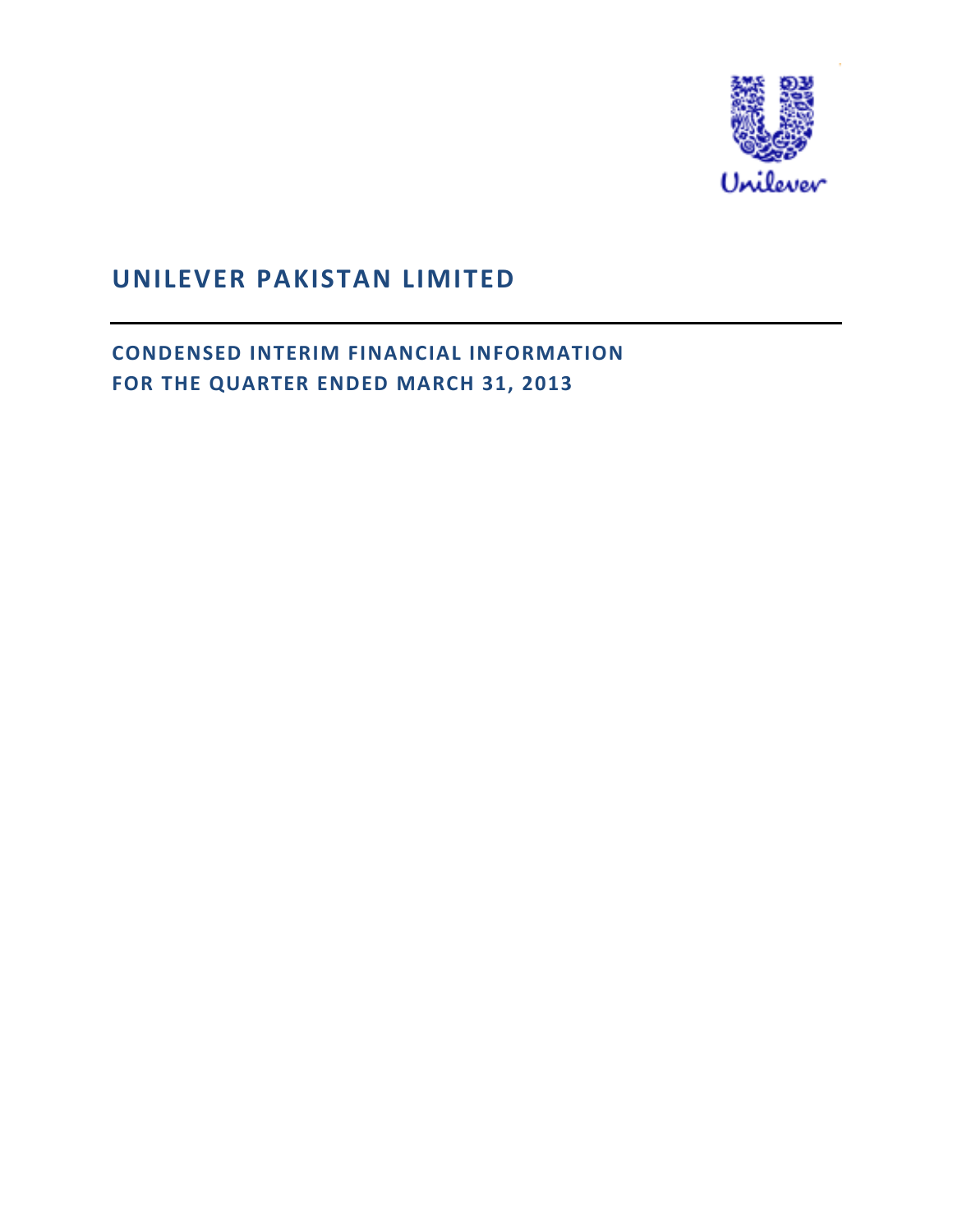#### **UNILEVER PAKISTAN LIMITED**

### **COMPANY INFORMATION**

#### **BOARD OF DIRECTORS**

| Mr. Ehsan A. Malik    | Chairman & Chief Executive         |
|-----------------------|------------------------------------|
| Mr. Ali Tariq         | Director & Chief Financial Officer |
| Ms. Shazia Syed       | <b>Executive Director</b>          |
| Mr. Amir R. Paracha   | <b>Executive Director</b>          |
| Ms. Fariyha Subhani   | <b>Executive Director</b>          |
| Mr. Faheem Ahmed Khan | Executive Director                 |
| Mr. Zaffar A. Khan    | Independent Non-Executive Director |
| Mr. Khalid Rafi       | Non-Executive Director             |

## **COMPANY SECRETARY**

Mr. Amar Naseer

# **AUDIT COMMITTEE**

| Mr. Khalid Rafi       | Chairman                           |
|-----------------------|------------------------------------|
| Mr. Zaffar A. Khan    | Member                             |
| Mr. Faheem Ahmed Khan | Member                             |
| Mr. Azhar Shahid      | Secretary & Head of Internal Audit |

#### **AUDITORS**

| Messrs A.F. Ferguson & Co.   |
|------------------------------|
| <b>Chartered Accountants</b> |
| State Life Building No. 1-C  |
| I.I. Chundrigar Road         |
| Karachi.                     |

### **REGISTERED OFFICE**

 Karachi - 75530 Avari Plaza Fatima Jinnah Road

# **SHARE REGISTRATION OFFICE**

 State Life Building No. 1-A Famco Associates (Pvt) Limited I.I. Chundrigar Road Karachi.

### **WEBSITE ADDRESS**

www.unileverpakistan.com.pk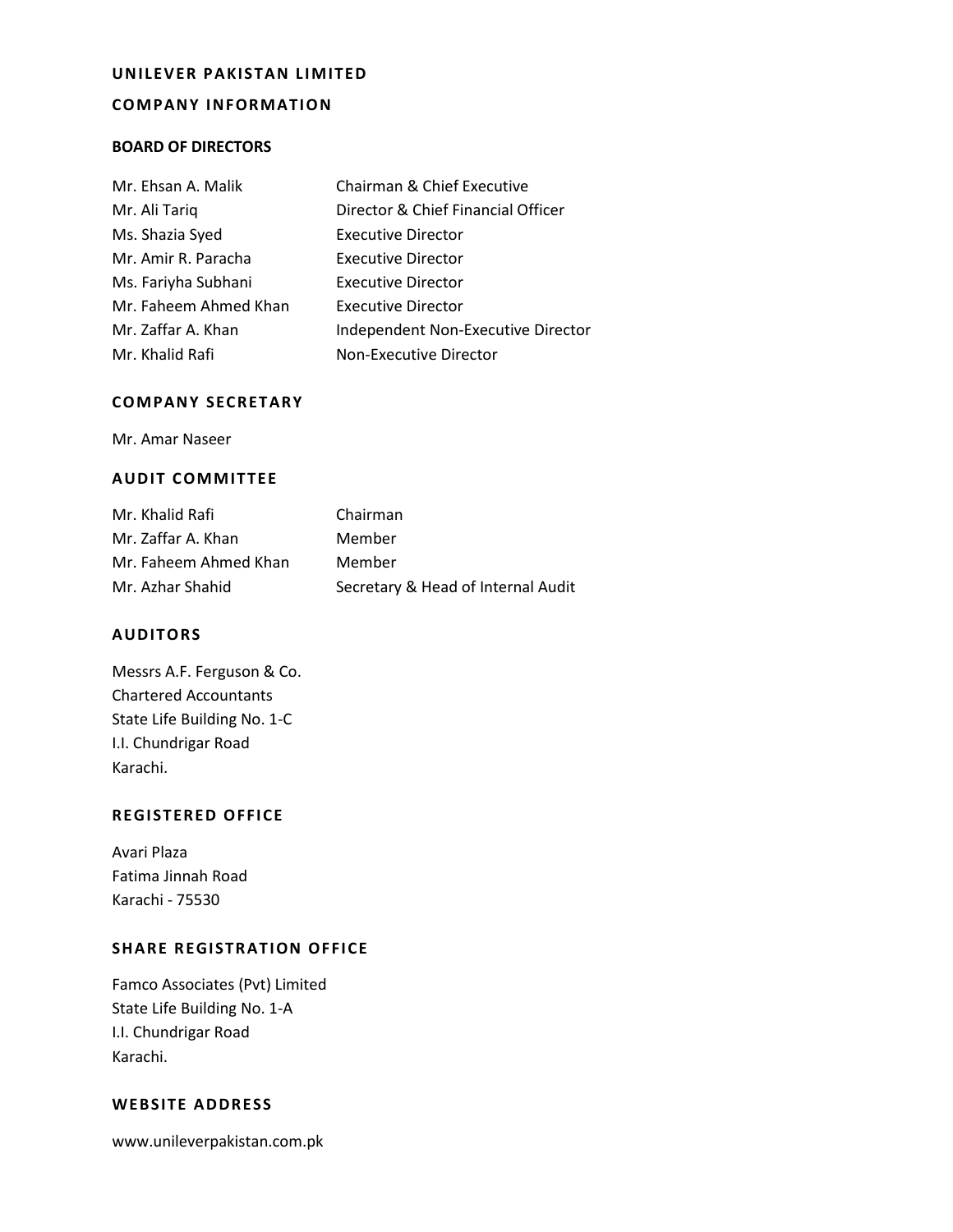# **Unilever Pakistan Limited**

# **Directors' Review**

 Turnover grew by 3% in a challenging business environment, amid clear signs of slowdown in reinstate GST at the full rate on Tea, which represents a third of our portfolio, forced a dry out to reflect higher taxes in consumer price on packs. This will adversely impact competitiveness of the year impacted the ice cream business. Gross margin declined by 77bps due to lower fixed cost consumer demand. Additionally frequent market closures and the government's decision to formal sector against smuggled tea. An extended winter coupled with worse power outages than last absorption. We continued to invest competitively and strategically behind our brands, in an environment with many players vying for a share of the shrinking consumer wallet.

# **Financial Highlights**

|                          |                       | Quarter ended |  |  |
|--------------------------|-----------------------|---------------|--|--|
|                          |                       | March 31,     |  |  |
|                          | 2013                  | 2012          |  |  |
|                          | (Rupees in thousands) |               |  |  |
| Net Sales                | 13,903,089            | 13,482,024    |  |  |
| Profit before taxation   | 951,734               | 1,466,197     |  |  |
| Profit after taxation    | 681,215               | 1,040,463     |  |  |
| Earnings per Share (Rs.) | 51.24                 | 78.27         |  |  |

# **Home and Personal Care (HPC)**

 categories within the portfolio grew by 14%; ahead of the market, reinforcing their potential. The business continues to invest competitively and results are positive in terms of market share. HPC Turnover grew by 3.2% in a climate of depressed consumer demand. However, the emerging

# **Beverages**

 GST to 5%, will put further pressure on disposable consumer incomes and encourage smuggling in a Beverages Turnover grew by 1.5%, despite nearly a month long dry-out necessitated by the government's decision to increase GST to 16%. This decision, which reversed in June 2012 to reduce category in which the formal sector already suffered from a disadvantageous position. A reversal in government policy to discourage smuggling in just nine months demonstrates lack of resolve to bring fundamental change.

# **Spreads**

 dominated by homemade butter. We also continue to focus on visibility and availability of our product, backed by strong media campaigns. Spreads Turnover grew by 13%. We continue to focus on increasing penetration in households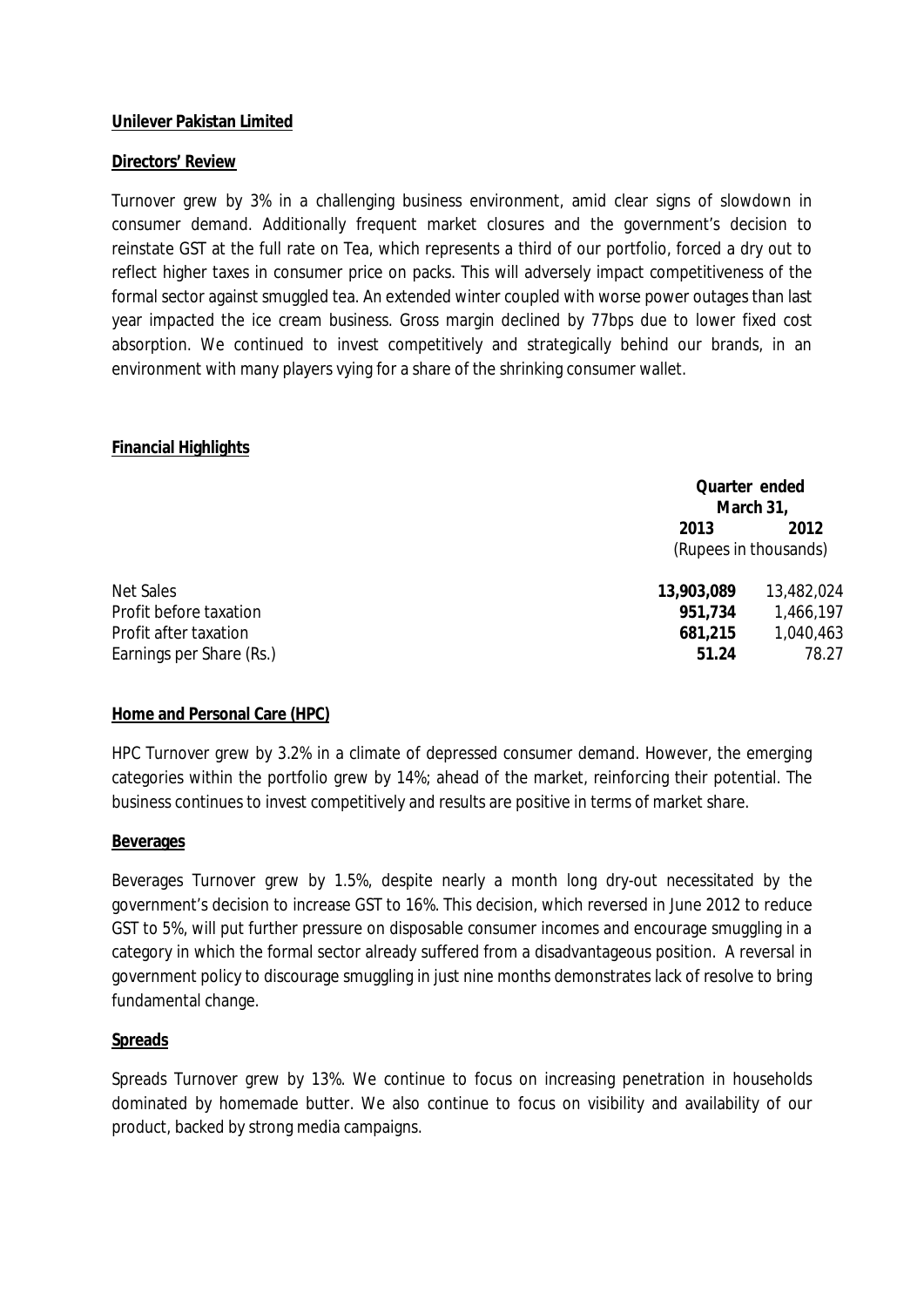# **Ice Cream**

Ice Cream Turnover grew by 5%, amidst a worsening energy crisis and extended winter. Growth was on the back of the season's innovation fill-in of globally-led propositions - Magnum, Cornetto Black & White and Carte Dore.

# **Delisting**

Following the approval of the Members at the Extraordinary General Meeting held on 26<sup>th</sup> April 2013 will shortly be published in the newspapers, and be sent by post to all the shareholders of the to delist the shares of the Company from the Karachi, Lahore and Islamabad Stock Exchanges, the Company has informed the Stock Exchanges of such approval and the terms, conditions and procedure for the purchase of 3,312,452 Ordinary Shares by Unilever Overseas Holdings Limited. The terms, conditions and procedure for the purchase of shares by Unilever Overseas Holdings Limited Company (other than Unilever Overseas Holdings Limited).

# **Future outlook**

 continue to focus on consumer relevant innovations, offer better value products and invest in building stronger brands to overcome competition, the intensity of which is growing. External factors including security concerns, political developments, inflation, renewed pressure on the Rupee and power crisis, continue to create a challenging environment for the business. We will

On behalf of the Board

Ehsan A. Malik Chairman and Chief Executive

Karachi April 29, 2013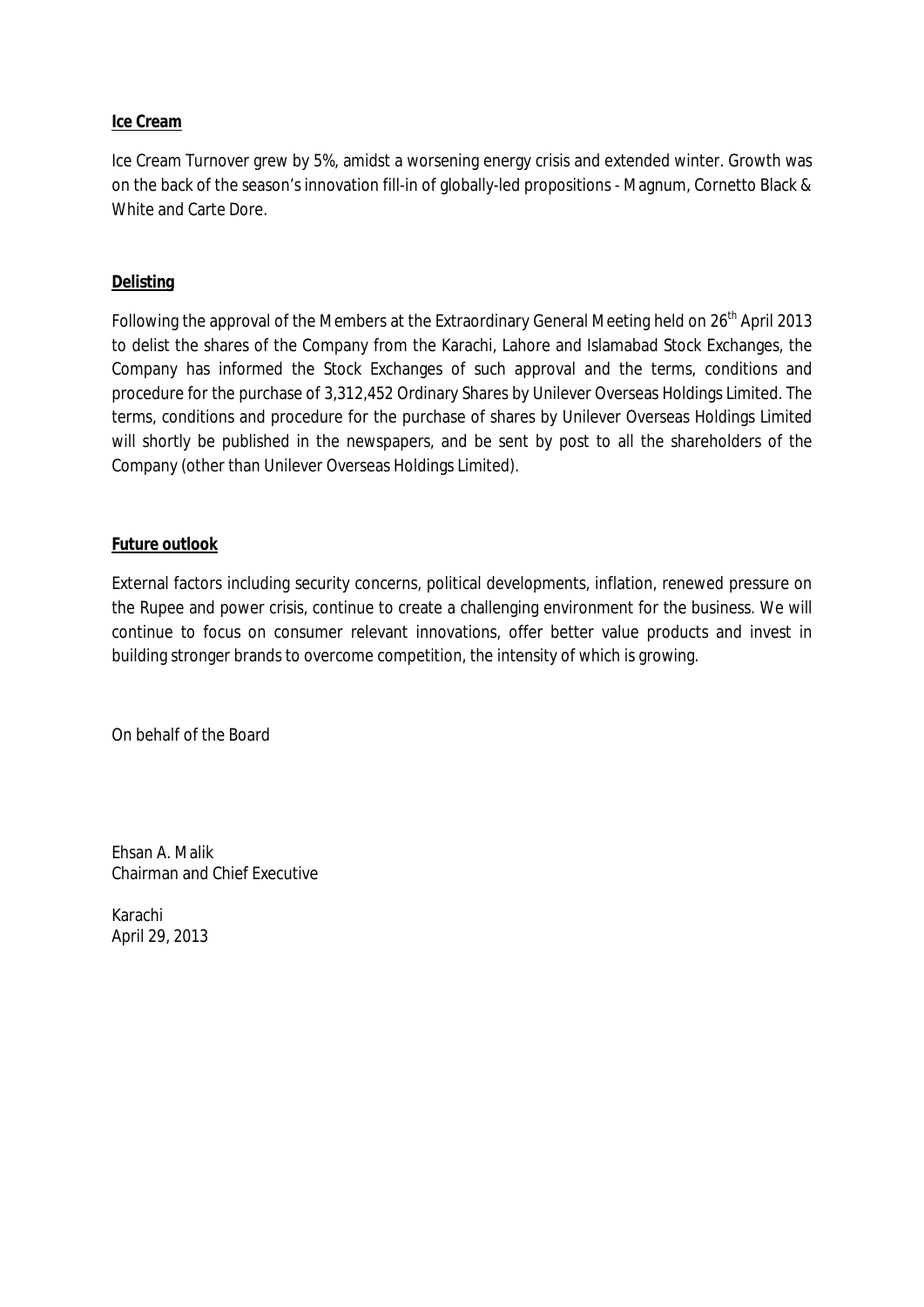### **UNILEVER PAKISTAN LIMITED CONDENSED INTERIM BALANCE SHEET AS AT MARCH 31, 2013**

|                                           |                         | <b>Unaudited</b><br>March 31, | Audited<br>December 31, |
|-------------------------------------------|-------------------------|-------------------------------|-------------------------|
|                                           | <b>Note</b>             | 2013                          | 2012                    |
|                                           |                         | (Rupees in thousand)          |                         |
| <b>ASSETS</b>                             |                         |                               |                         |
| <b>Non-current assets</b>                 |                         |                               |                         |
| Property, plant and equipment             | $\mathbf{3}$            | 7,355,642                     | 7,225,779               |
| Intangible - computer software            |                         | 874,700                       | 936,797                 |
| Long term investments                     |                         | 95,202                        | 95,202                  |
| Long term loans                           |                         | 135,566                       | 135,586                 |
| Long term deposits and prepayments        |                         | 20,322                        | 20,070                  |
| Retirement benefits - prepayments         |                         | 102,441                       | 102,769                 |
|                                           |                         | 8,583,873                     | 8,516,203               |
| <b>Current assets</b>                     |                         |                               |                         |
| Stores and spares                         |                         | 464,507                       | 421,656                 |
| Stock in trade                            |                         | 6,820,290                     | 6,244,203               |
| Trade debts                               |                         | 1,251,535                     | 1,018,561               |
| Loans and advances                        |                         | 184,347                       | 181,003                 |
| Trade deposits and short term prepayments |                         | 520,297                       | 547,671                 |
| Other receivables                         |                         | 89,111                        | 108,680                 |
| Advance tax / refunds                     |                         | 1,132,600                     | 748,493                 |
| Cash and bank balances                    |                         | 864,470                       | 584,546                 |
| <b>Total assets</b>                       |                         | 11,327,157                    | 9,854,813               |
|                                           |                         | 19,911,030                    | 18,371,016              |
| <b>EQUITY AND LIABILITIES</b>             |                         |                               |                         |
| <b>Capital and reserves</b>               |                         |                               |                         |
| Share capital                             |                         | 669,477                       | 669,477                 |
| Reserves                                  |                         | 5,261,156                     | 4,579,941               |
|                                           |                         | 5,930,633                     | 5,249,418               |
| <b>LIABILITIES</b>                        |                         |                               |                         |
| <b>Non-current liabilities</b>            |                         |                               |                         |
| Deferred taxation                         |                         | 593,325                       | 676,720                 |
| Retirement benefits - obligations         |                         | 399,537                       | 378,355                 |
|                                           |                         | 992,862                       | 1,055,075               |
| <b>Current liabilities</b>                |                         |                               |                         |
| Trade and other payables                  |                         | 12,303,737                    | 11,444,514              |
| Accrued interest / mark up                |                         | 12,139                        | 7,003                   |
| Provisions                                |                         | 671,659                       | 615,006                 |
|                                           |                         | 12,987,535                    | 12,066,523              |
| <b>Total liabilities</b>                  |                         | 13,980,397                    | 13,121,598              |
| <b>Contingencies and commitments</b>      | $\overline{\mathbf{4}}$ |                               |                         |
| <b>Total equity and liabilities</b>       |                         | 19,911,030                    | 18,371,016              |

The annexed notes 1 to 10 form an integral part of this condensed interim financial information.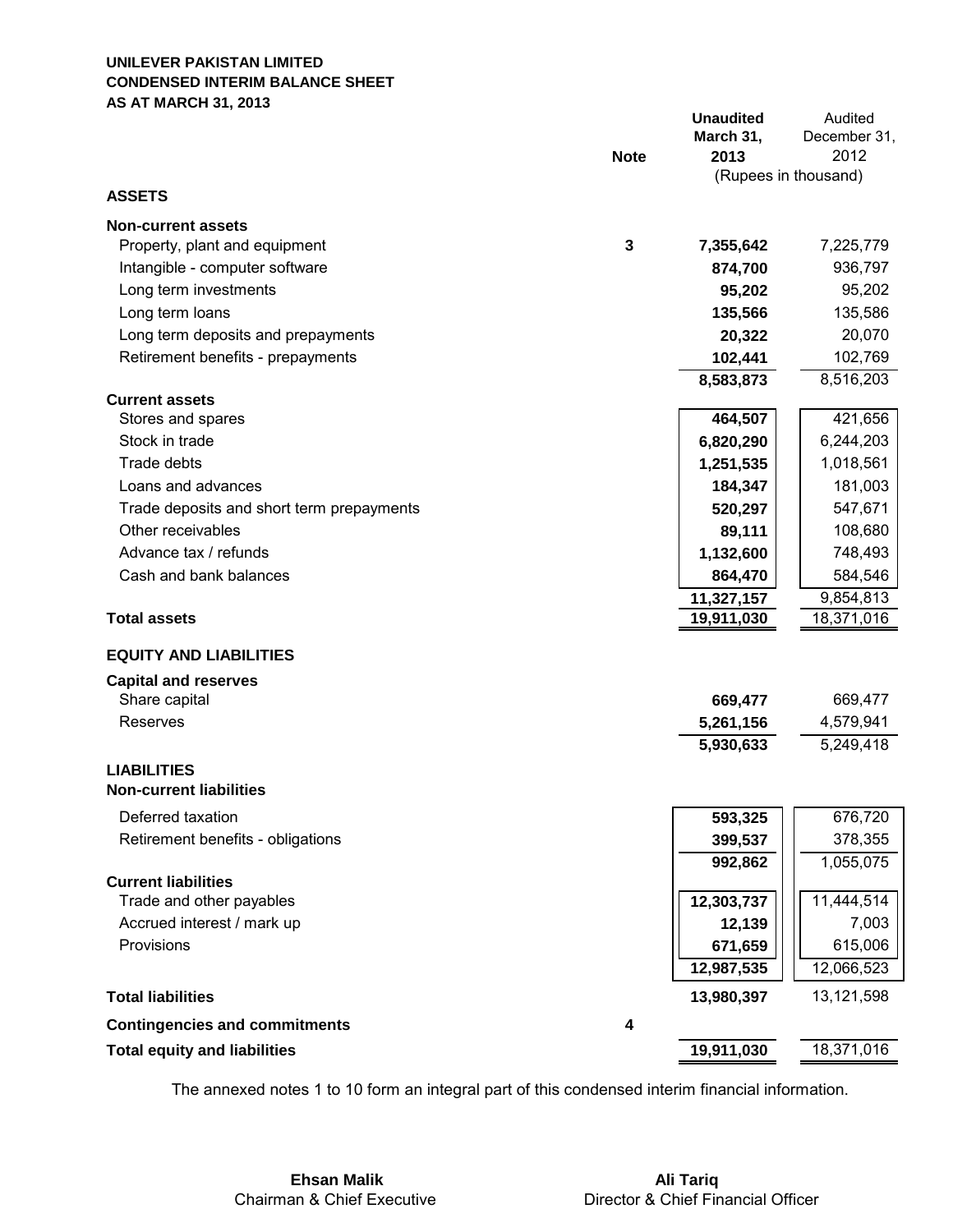# **UNILEVER PAKISTAN LIMITED CONDENSED INTERIM PROFIT AND LOSS ACCOUNT FOR THE QUARTER ENDED MARCH 31, 2013**

|                             | <b>Quarter ended</b> |             |  |
|-----------------------------|----------------------|-------------|--|
|                             | March 31,            | March 31,   |  |
|                             | 2013                 | 2012        |  |
|                             | (Rupees in thousand) |             |  |
| Sales                       | 13,903,089           | 13,482,024  |  |
| Cost of sales               | (9, 283, 703)        | (8,899,058) |  |
| Gross profit                | 4,619,386            | 4,582,966   |  |
| Distribution costs          | (3,007,814)          | (2,652,010) |  |
| Administrative expenses     | (502, 655)           | (428, 548)  |  |
| Other operating expenses    | (75,661)             | (110, 370)  |  |
| Other operating income      | 75,489               | 104,949     |  |
|                             | 1,108,745            | 1,496,987   |  |
| Restructuring cost          | (101, 879)           |             |  |
| Profit from operations      | 1,006,866            | 1,496,987   |  |
| Finance cost                | (55, 132)            | (30, 790)   |  |
| Profit before taxation      | 951,734              | 1,466,197   |  |
| Taxation                    | (270, 519)           | (425, 734)  |  |
| Profit after taxation       | 681,215              | 1,040,463   |  |
| Other comprehensive income  |                      |             |  |
| Total comprehensive income  | 681,215              | 1,040,463   |  |
| Earnings per share (Rupees) | 51.24                | 78.27       |  |

The annexed notes 1 to 10 form an integral part of this condensed interim financial information.

**Chairman & Chief Executive** 

**Ehsan Malik Ali Tariq Ali Tariq Ali Tariq Ali Tariq Ali Tariq Ali Tariq Ali Tariq** Chairman & Chief Executive **Director & Chief Financial Officer**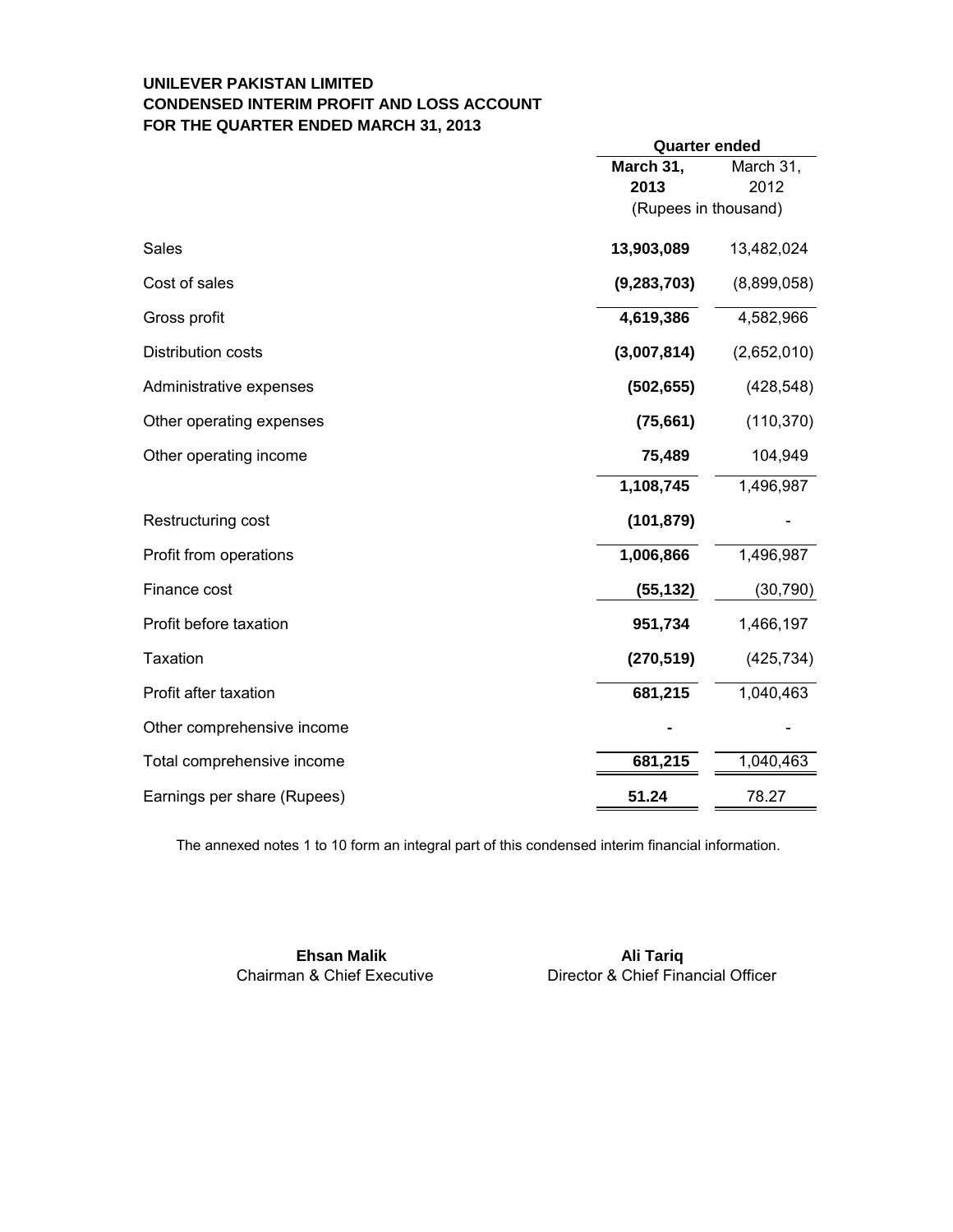# **UNILEVER PAKISTAN LIMITED CONDENSED INTERIM CASH FLOW STATEMENT FOR THE QUARTER ENDED MARCH 31, 2013**

|                                                                                        | <b>Note</b> | 2013<br>(Rupees in thousand) | 2012                   |
|----------------------------------------------------------------------------------------|-------------|------------------------------|------------------------|
| <b>CASH FLOWS FROM OPERATING ACTIVITIES</b>                                            |             |                              |                        |
| Profit before taxation                                                                 |             | 951,734                      | 1,466,197              |
| Adjustments for non-cash charges and other items                                       |             |                              |                        |
| Depreciation                                                                           |             | 184,800                      | 146,635                |
| Amortisation of computer software<br>Gain on disposal of property, plant and equipment |             | 62,097                       | 67,241                 |
| Mark-up on short term borrowings                                                       |             | (202)<br>12,661              | (6, 851)<br>5,332      |
| Finance charge on finance leases                                                       |             |                              | 269                    |
| Provision for staff retirement benefits                                                |             | 86,440                       | 6,546                  |
| Return on savings accounts and term deposits                                           |             | (5, 574)                     | (10, 114)              |
|                                                                                        |             | 340,222                      | 209,058                |
|                                                                                        |             | 1,291,956                    | 1,675,255              |
| EFFECT ON CASH FLOWS DUE TO WORKING CAPITAL CHANGES                                    |             |                              |                        |
| (Increase) / Decrease in current assets                                                |             |                              |                        |
| Stores and spares                                                                      |             | (42, 851)                    | (39, 504)              |
| Stock in trade                                                                         |             | (576,087)                    | 131,283                |
| Trade debts                                                                            |             | (232, 974)                   | 90,485                 |
| Loans and advances                                                                     |             | (3, 344)                     | 69,773                 |
| Trade deposits and short term prepayments<br>Other receivables                         |             | 27,374<br>19,569             | 86,976<br>48,174       |
|                                                                                        |             | (808, 313)                   | 387,187                |
| Increase in current liabilities                                                        |             |                              |                        |
| Trade and other payables                                                               |             | 859,223                      | 690,731                |
| Provisions                                                                             |             | 56,653                       | (25, 173)              |
|                                                                                        |             | 915,876                      | 665,558                |
|                                                                                        |             | 107,563                      | 1,052,745              |
| Cash generated from operations                                                         |             | 1,399,519                    | 2,728,000              |
| Mark-up paid on short term borrowings                                                  |             | (7, 525)                     | (12,072)               |
| Income tax paid<br>Retirement benefits obligations paid                                |             | (738, 021)<br>(64, 930)      | (263, 361)             |
| Decrease / (Increase) in long term loans                                               |             | 20                           | (245, 641)<br>(4, 405) |
| (Increase) / Decrease in long term deposits and prepayments                            |             | (252)                        | 16,379                 |
|                                                                                        |             | 588,811                      | 2,218,900              |
| Net cash from operating activities                                                     |             |                              |                        |
| CASH USED IN INVESTING ACTIVITIES                                                      |             |                              |                        |
| Purchase of property, plant and equipment                                              |             | (314, 663)                   | (270, 652)             |
| Sale proceeds on disposal of property, plant and equipment                             |             | 202                          | 7,255                  |
| Return received on savings accounts and deposit accounts                               |             | 5,574                        | 10,114                 |
| Net cash used in investing activities                                                  |             | (308, 887)                   | (253, 283)             |
| <b>CASH USED IN FINANCING ACTIVITIES</b>                                               |             |                              |                        |
| Finance lease obligation paid                                                          |             |                              | (5, 223)               |
| Net cash used in financing activities                                                  |             |                              | (5,223)                |
| Net increase in cash and cash equivalents                                              |             | 279,924                      | 1,960,394              |
| Cash and cash equivalents at the beginning of the year                                 |             | 584,546                      | 664,925                |
| Cash and cash equivalents at the end of the period                                     | 6           | 864,470                      | 2,625,319              |

The annexed notes 1 to 10 form an integral part of this condensed interim financial information.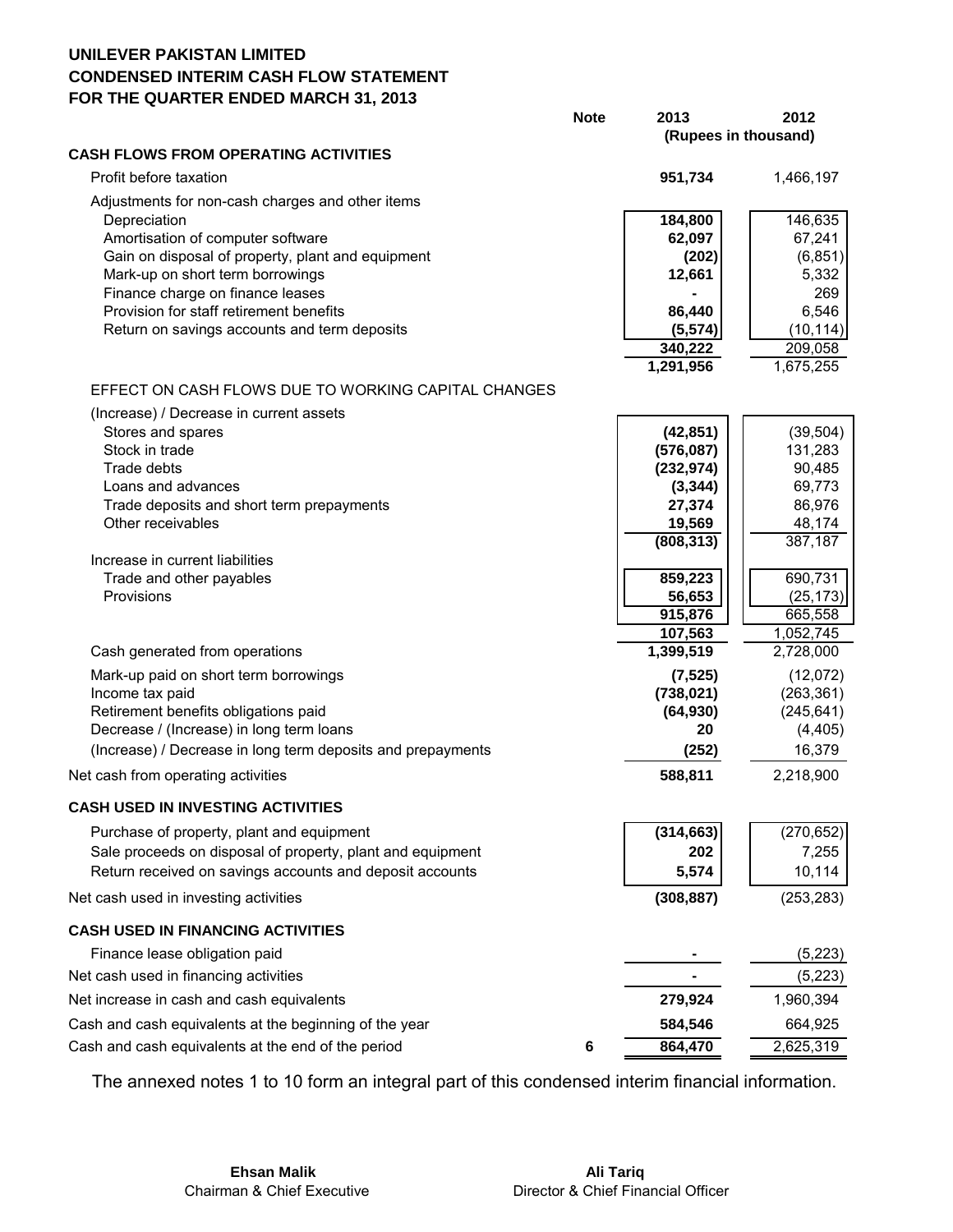# **UNILEVER PAKISTAN LIMITED**

#### **CONDENSED INTERIM STATEMENT OF CHANGES IN EQUITY**

#### **FOR THE QUARTER ENDED MARCH 31, 2013**

|                                                                                                                                      | <b>SHARE</b><br><b>CAPITAL</b> | <b>RESERVES</b>                                                     |             |                             | <b>TOTAL</b>     |             |
|--------------------------------------------------------------------------------------------------------------------------------------|--------------------------------|---------------------------------------------------------------------|-------------|-----------------------------|------------------|-------------|
|                                                                                                                                      |                                | <b>CAPITAL</b>                                                      |             | <b>REVENUE</b>              | <b>SUB TOTAL</b> |             |
|                                                                                                                                      |                                | Arising under<br>schemes of<br>arrangements<br>for<br>amalgamations | Contingency | Unappropriated<br>profit    |                  |             |
|                                                                                                                                      |                                |                                                                     |             | (Rupees in thousand) ------ |                  |             |
| Balance as at January 1, 2012                                                                                                        | 669,477                        | 70,929                                                              | 321,471     | 3,110,089                   | 3,502,489        | 4,171,966   |
| Total comprehensive income for the quarter<br>ended March 31, 2012                                                                   |                                |                                                                     |             | 1,040,463                   | 1,040,463        | 1,040,463   |
| Transferred from surplus on revaluation of<br>fixed assets - net of deferred taxation:<br>- incremental depreciation for the quarter |                                |                                                                     |             | 162                         | 162              | 162         |
| <b>Dividends</b>                                                                                                                     |                                |                                                                     |             |                             |                  |             |
| For the year ended December 31, 2011<br>- On cumulative preference shares @ 5%<br>per share                                          |                                |                                                                     |             | (239)                       | (239)            | (239)       |
| - Final dividend on ordinary shares @ Rs 202<br>per share                                                                            |                                |                                                                     |             | (2,685,362)                 | (2,685,362)      | (2,685,362) |
| Balance as at March 31, 2012                                                                                                         | 669,477                        | 70,929                                                              | 321,471     | 1,465,113                   | 1,857,513        | 2,526,990   |
| Balance as at January 1, 2013                                                                                                        | 669,477                        | 70,929                                                              | 321,471     | 4,187,541                   | 4,579,941        | 5,249,418   |
| Total comprehensive income for the quarter<br>ended March 31, 2013                                                                   |                                |                                                                     |             | 681,215                     | 681,215          | 681,215     |
|                                                                                                                                      |                                |                                                                     |             |                             |                  |             |
| Balance as at March 31, 2013                                                                                                         | 669,477                        | 70,929                                                              | 321,471     | 4,868,756                   | 5,261,156        | 5,930,633   |

The annexed notes 1 to 10 form an integral part of this condensed interim financial information.

 **Ehsan Malik** Chairman & Chief Executive

 **Ali Tariq** Director & Chief Financial Officer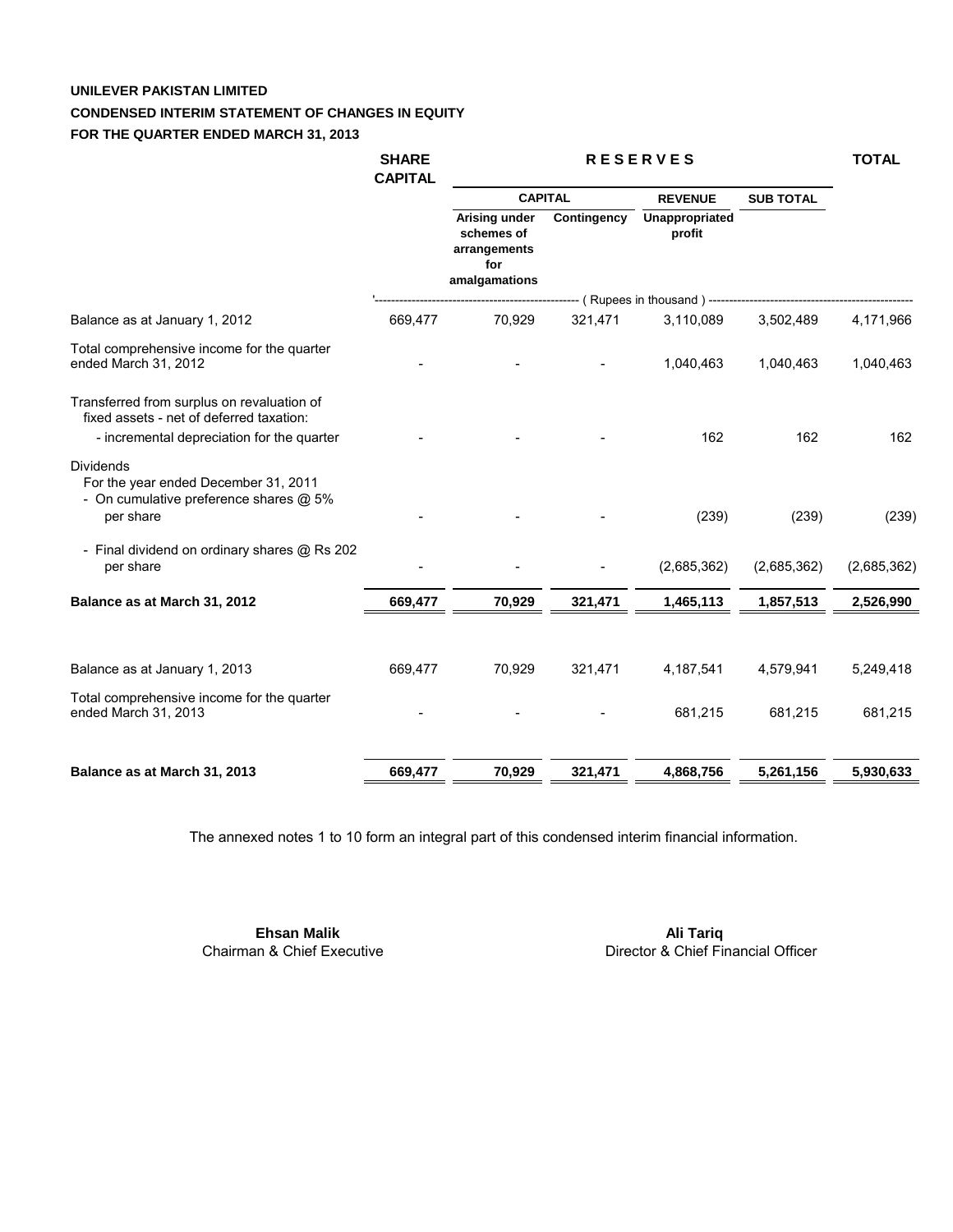## **NOTES TO THE CONDENSED INTERIM FINANCIAL INFORMATION FOR THE QUARTER ENDED MARCH 31, 2013 (UNAUDITED) UNILEVER PAKISTAN LIMITED**

#### **1. BASIS OF PREPARATION**

 1984 and the Listing Regulations of the Karachi, Lahore and Islamabad Stock Exchanges. This condensed interim financial information has been prepared in accordance with the requirements of International Accounting Standard No. 34, "Interim Financial Reporting" and is being submitted to the shareholders as required by Section 245 of the Companies Ordinance,

### **2. ACCOUNTING POLICIES**

The present accounting policies, adopted for the preparation of this condensed interim financial information are the same as those applied in the preparation of the preceeding annual financial statements of the Company for the year ended December 31, 2012, except as explained in Note 2.1.

#### **Change in accounting standards, interpretations and pronouncements 2.1**

IAS 19 (Amendment) – 'Employee Benefits' is applicable for the company from January 1, 2013. It eliminates the corridor approach and recognizes all actuarial gains and losses in the other comprehensive income as they occur, immediately recognizes all past service costs and replaces interest cost and expected return on plan assets with a net interest amount that is calculated by applying the discount rate to the net defined benefit liability / asset. The change is not material and therefore is not reflected in this condensed interim financial information of the Company.

|    |                                                                            | <b>Unaudited</b><br>March 31,<br>2013 | Audited<br>December 31,<br>2012 |
|----|----------------------------------------------------------------------------|---------------------------------------|---------------------------------|
| 3. | PROPERTY, PLANT AND EQUIPMENT                                              |                                       | (Rupees in thousand)            |
|    | Operating assets - at net book value<br>Capital work in progress - at cost | 5,844,215                             | 6,029,015                       |
|    | Civil works                                                                | 31,562                                | 24,912                          |
|    | Plant and machinery                                                        | 1,479,865                             | 1,171,852                       |
|    |                                                                            | 1,511,427                             | 1,196,764                       |
|    |                                                                            | 7,355,642                             | 7,225,779                       |
|    |                                                                            |                                       |                                 |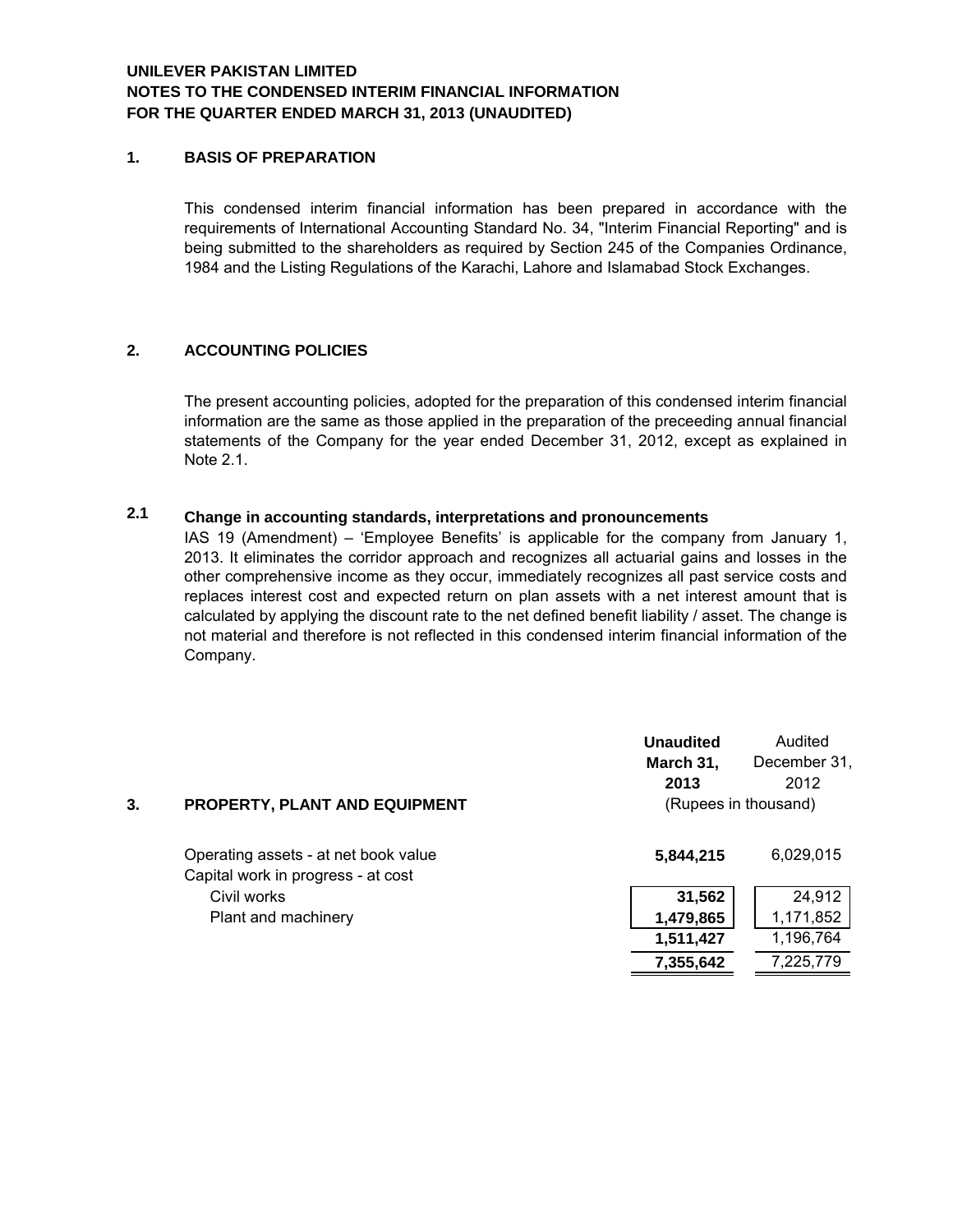**3.1** Details of additions and disposals to operating assets during the quarter ended March 31, 2013 are:

|                                                                          | <b>Additions</b><br>(at cost) |                                      | <b>Disposals</b><br>(at net book value)          |                 |
|--------------------------------------------------------------------------|-------------------------------|--------------------------------------|--------------------------------------------------|-----------------|
|                                                                          | March 31,<br>2013             | Mar 31,<br>March 31,<br>2012<br>2013 |                                                  | Mar 31,<br>2012 |
|                                                                          | ------------------            |                                      | --- (Rupees in thousand) ----------------------- |                 |
| Owned                                                                    |                               |                                      |                                                  |                 |
| Leasehold land                                                           | ٠                             |                                      |                                                  |                 |
| Building on leasehold land                                               | ٠                             | 364                                  |                                                  |                 |
| Plant and machinery                                                      |                               | 506,997                              |                                                  | 320             |
| Electrical, mechanical and<br>office equipment<br>Furniture and fittings | ٠                             | 95,997                               |                                                  |                 |
| Assets held under finance leases                                         |                               |                                      |                                                  |                 |
| Motor vehicles                                                           |                               |                                      |                                                  | 84              |
|                                                                          |                               | 603,358                              |                                                  | 404             |

#### **4. CONTINGENCY AND COMMITMENTS**

# **4.1 CONTINGENCY**

 2013. There has been no change in its status from December 31, 2012. The contingency amount reported in respect of Sindh Development Infrastructure Fee / Cess in the annual financial statements has remained constant to Rs. 321.47 million as at March 31,

#### **4.2 COMMITMENTS**

 397.45 million (December 31, 2012: Rs. 701.11 million). The commitments for capital expenditure outstanding as at March 31, 2013 amounted to Rs.

#### **5. SEGMENT ANALYSIS**

#### **5.1 SEGMENT RESULTS**

|                                         | <b>Home and Personal</b><br>Care | <b>Beverages</b>          | <b>Ice Cream</b> | <b>Spreads</b> | Total      |
|-----------------------------------------|----------------------------------|---------------------------|------------------|----------------|------------|
|                                         |                                  | ------------------------- |                  |                |            |
| For the quarter ended<br>March 31, 2013 |                                  |                           |                  |                |            |
| Turnover                                | 7,838,368                        | 4,503,242                 | 1,070,271        | 491,208        | 13,903,089 |
| Segment result                          | 893,473                          | 377,907                   | (228, 478)       | 66,015         | 1,108,917  |
| For the quarter ended<br>March 31, 2012 |                                  |                           |                  |                |            |
| Turnover                                | 7,591,997                        | 4,436,193                 | 1,019,710        | 434,124        | 13,482,024 |
| Segment result                          | 1,024,435                        | 536,013                   | (180, 256)       | 122,216        | 1,502,408  |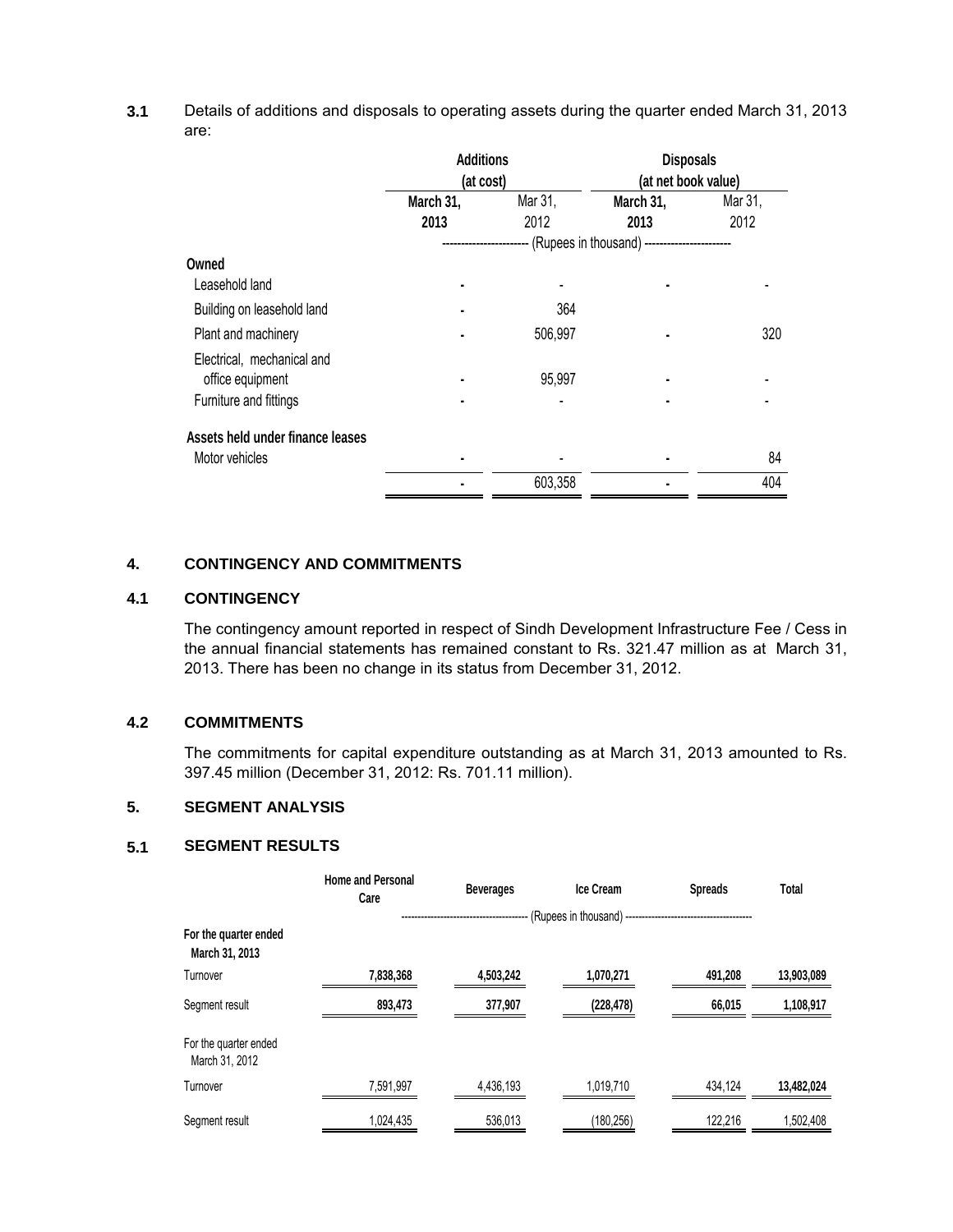Reconciliation of segment results with profit after tax is as follows:

|                                      |                      | <b>Quarter ended</b> |  |  |
|--------------------------------------|----------------------|----------------------|--|--|
|                                      | <b>March</b>         | March                |  |  |
|                                      | 2013                 | 2012                 |  |  |
|                                      | (Rupees in thousand) |                      |  |  |
| Total profit for reportable segments | 1,108,917            | 1,502,408            |  |  |
| Other operating expenses             | (75,661)             | (110, 370)           |  |  |
| Other operating income               | 75,489               | 104,949              |  |  |
| Restructuring costs                  | (101, 879)           |                      |  |  |
| Finance (cost) / income              | (55, 132)            | (30, 790)            |  |  |
| Taxation                             | (270, 519)           | (425, 734)           |  |  |
| Profit after tax                     | 681,215              | 1.040.463            |  |  |

# **5.2 SEGMENT ASSETS**

|                                    | <b>Home and Personal</b><br>Care | <b>Beverages</b> | <b>Ice Cream</b> | Other   | Total      |
|------------------------------------|----------------------------------|------------------|------------------|---------|------------|
|                                    |                                  |                  |                  |         |            |
| As at March 31, 2013               |                                  |                  |                  |         |            |
| Total segment assets               | 8,299,713                        | 2,905,151        | 4,416,779        | 270,657 | 15,892,300 |
| As at December 31, 2012<br>Audited |                                  |                  |                  |         |            |
| Total segment assets               | 7,934,868                        | 2,855,266        | 4,496,453        | 200,335 | 15,486,922 |

Segment assets consist primarily of property, plant and equipment, stores and spares, stock in trade and trade and other debts.

Reconciliation of segment assets with total assets in the balance sheet is as follows:

|    |                                  | <b>Unaudited</b><br>March 31,<br>2013<br>(Rupees in thousand) | Audited<br>December 31,<br>2012 |
|----|----------------------------------|---------------------------------------------------------------|---------------------------------|
|    | Total for reportable segments    | 15,892,300                                                    | 15,486,922                      |
|    | Unallocated assets               | 4,018,730                                                     | 2,884,094                       |
|    | Total as per balance sheet       | 19,911,030                                                    | 18,371,016                      |
|    |                                  | March 31,<br>2013                                             | March 31,<br>2012               |
|    |                                  | (Rupees in thousand)                                          |                                 |
| 6. | <b>CASH AND CASH EQUIVALENTS</b> |                                                               |                                 |
|    | Cash and bank balances           | 864,470                                                       | 2,644,992                       |
|    | Short term borrowing             |                                                               | (19, 673)                       |
|    |                                  | 864,470                                                       | 2,625,319                       |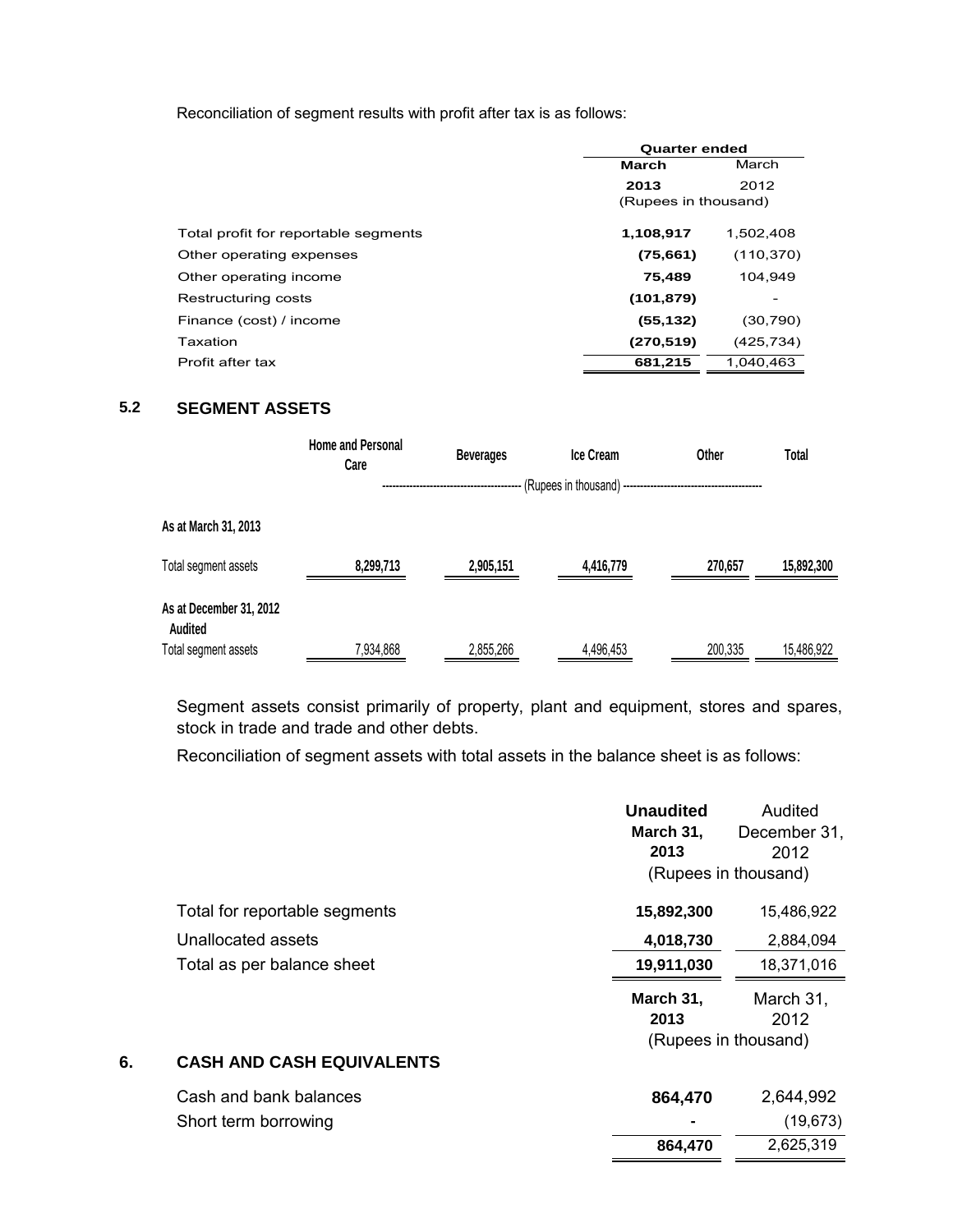#### **7. RELATED PARTY TRANSACTIONS**

|      |                                             |                                                | March 31,            | March 31, |
|------|---------------------------------------------|------------------------------------------------|----------------------|-----------|
|      |                                             |                                                | 2013                 | 2012      |
|      | Significant related party transactions are: |                                                | (Rupees in thousand) |           |
|      | <b>Relationship with the</b><br>Company     | <b>Nature of transactions</b>                  |                      |           |
| i.   |                                             | Ultimate parent company: Royalty and technical |                      |           |
|      |                                             | services fee                                   | 494,466              | 426,847   |
| ii.  | Other related                               | Purchase of goods                              | 2,967,606            | 3,205,645 |
|      | parties:                                    | Sale of goods                                  | 940                  | 1,081     |
|      |                                             | Fee for receiving of services                  |                      |           |
|      |                                             | from related parties                           | 3,270                | 12,564    |
|      |                                             | Fee for providing of services                  |                      |           |
|      |                                             | to related parties                             | 47,091               | 64,661    |
| iii. | Key management                              | Salaries and other short term                  |                      |           |
|      | personnel:                                  | employee benefits                              | 49,807               | 24,070    |
|      |                                             | Post employment benefits                       | 2,555                | 2,337     |

#### **8. MONOPOLY CONTROL AUTHORITY ORDER**

 MCA order was stayed and the appeal is pending for hearing. There is no change in status as reported in the latest annual financial statements regarding the Monopoly Control Authority (MCA) Order terminating the non-competition agreement, requiring the Company to refund the amount of Rs. 250 million to Dalda Foods (Private) Limited. The

#### **9. PROPOSED AND DECLARED DIVIDEND ON ORDINARY SHARES**

#### **Final Dividend**

 shareholders of the Company in the Annual General Meeting held on April 16, 2013. At the Board meeting on February 26, 2013, a final dividend of Rs. 283 per share amounting to a total dividend of Rs. 3,762 million was proposed and subsequently approved by the

#### **Interim Dividend**

 condensed interim financial information does not reflect this dividend payable. The Board of Directors in its meeting held on April 29, 2013, declared an interim cash dividend of Rs. 51.24 per share (2012: Rs.65.00) amounting to Rs. 681 million (2012: Rs. 864 Mn). This

#### **10. DATE OF ISSUE**

 the Board of Directors of the Company. This condensed interim financial information has been authorised for issue on April 29, 2013 by

Chairman & Chief Executive **Ehsan Malik Ali Tariq Ali Tariq Ali Tariq Ali Tariq Ali Tariq Ali Tariq Ali Tariq Ali Tariq Ali Tariq Ali Tariq**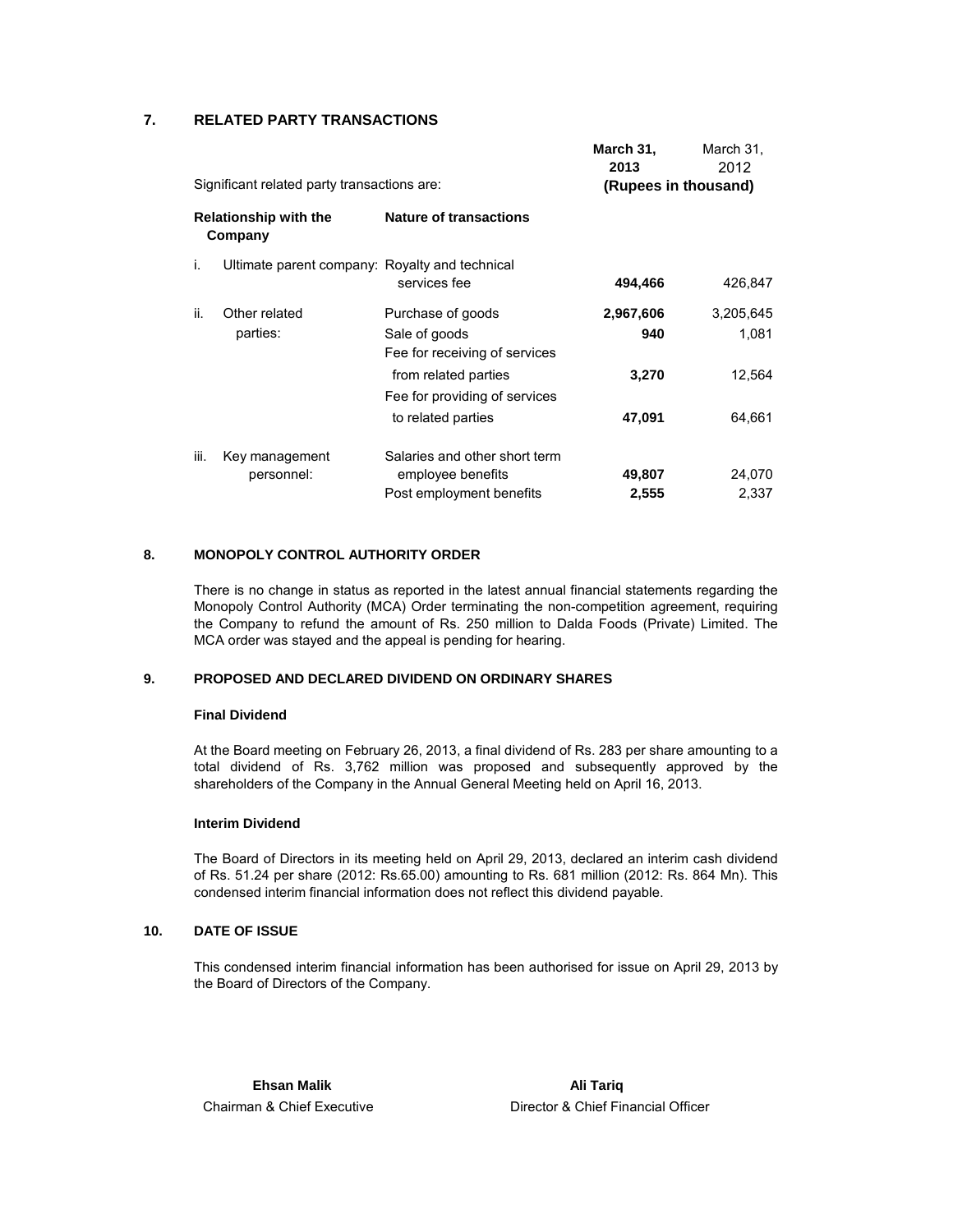#### **UNILEVER PAKISTAN LIMITED CONDENSED INTERIM CONSOLIDATED BALANCE SHEET AS AT MARCH 31, 2013**

|                                           | <b>Unaudited</b> | Audited                      |
|-------------------------------------------|------------------|------------------------------|
|                                           | March 31,        | December 31,                 |
| <b>Note</b>                               | 2013             | 2012<br>(Rupees in thousand) |
| <b>ASSETS</b>                             |                  |                              |
| <b>Non-current assets</b>                 |                  |                              |
| 3<br>Property, plant and equipment        | 7,355,642        | 7,225,779                    |
| Intangible - computer software            | 874,700          | 936,797                      |
| Long term investments                     | 200              | 200                          |
| Long term loans                           | 135,566          | 135,586                      |
| Long term deposits and prepayments        | 20,322           | 20,070                       |
| Retirement benefits - prepayments         | 102,441          | 102,769                      |
|                                           | 8,488,871        | 8,421,201                    |
| <b>Current assets</b>                     |                  |                              |
| Stores and spares                         | 464,507          | 421,656                      |
| Stock in trade                            | 6,820,290        | 6,244,203                    |
| Trade debts                               | 1,251,535        | 1,018,561                    |
| Loans and advances                        | 184,347          | 181,003                      |
| Trade deposits and short term prepayments | 520,297          | 547,671                      |
| Other receivables                         | 89,111           | 108,680                      |
| Advance tax / refunds                     | 1,132,281        | 748,622                      |
| Cash and bank balances                    | 1,030,346        | 751,129                      |
|                                           | 11,492,714       | 10,021,525                   |
| <b>Total assets</b>                       | 19,981,585       | 18,442,726                   |
| <b>EQUITY AND LIABILITIES</b>             |                  |                              |
| <b>Capital and reserves</b>               |                  |                              |
| Share capital                             | 669,477          | 669,477                      |
| Reserves                                  | 5,334,962        | 4,651,562                    |
|                                           | 6,004,439        | 5,321,039                    |
| <b>LIABILITIES</b>                        |                  |                              |
| <b>Non-current liabilities</b>            |                  |                              |
| Deferred taxation                         | 593,325          | 676,720                      |
| Retirement benefits - obligations         | 399,537          | 378,355                      |
|                                           | 992,862          | 1,055,075                    |
| <b>Current liabilities</b>                |                  |                              |
| Trade and other payables                  | 12,304,135       | 11,444,900                   |
| Accrued interest / mark up                | 8,490            | 6,706                        |
| Provisions                                | 671,659          | 615,006                      |
|                                           | 12,984,284       | 12,066,612                   |
| <b>Total liabilities</b>                  | 13,977,146       | 13,121,687                   |
| <b>Contingencies and commitments</b><br>4 |                  |                              |
| <b>Total equity and liabilities</b>       | 19,981,585       | 18,442,726                   |

The annexed notes 1 to 10 form an integral part of this condensed interim financial information.

Chairman & Chief Executive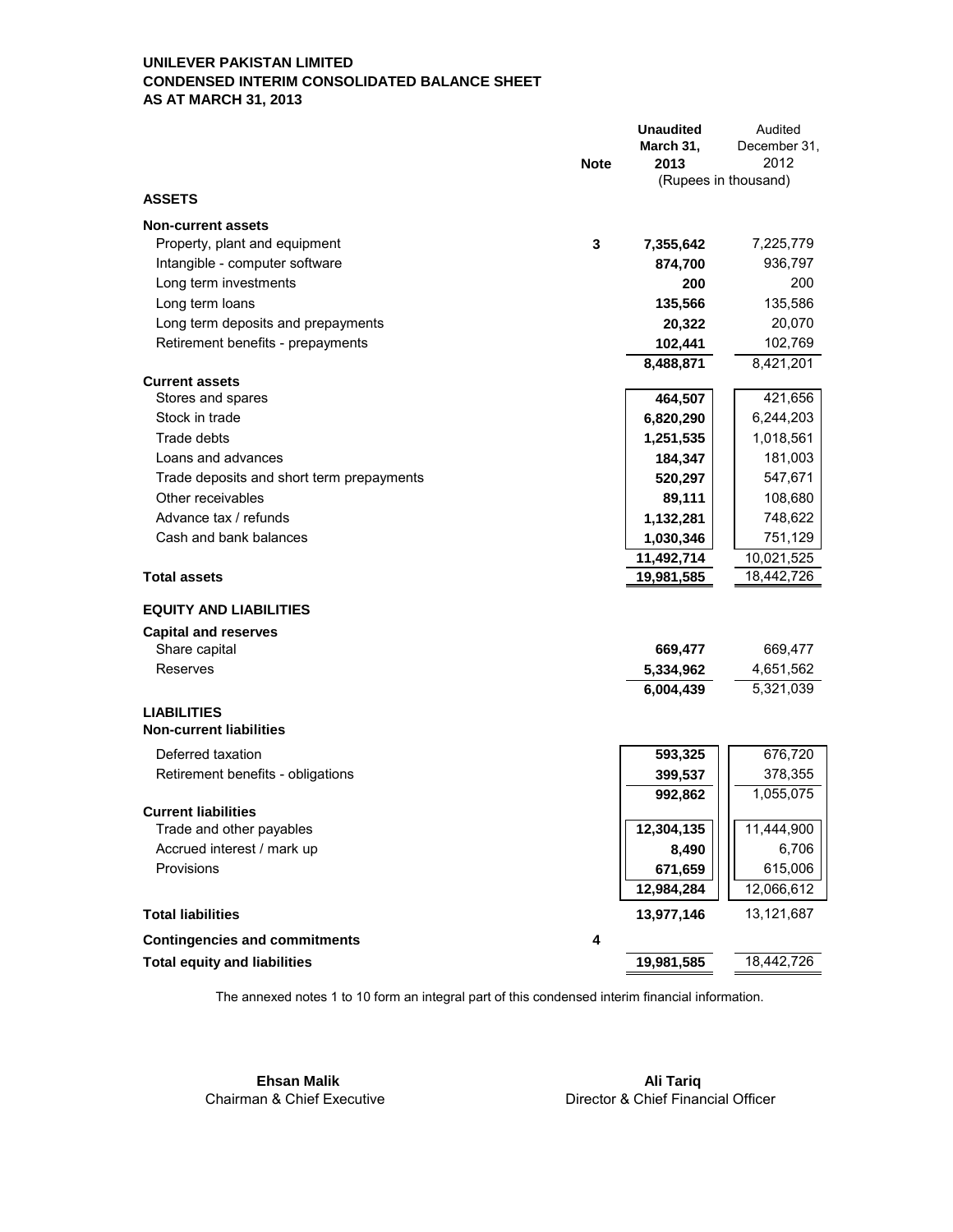# **UNILEVER PAKISTAN LIMITED CONDENSED INTERIM CONSOLIDATED PROFIT AND LOSS ACCOUNT FOR THE QUARTER ENDED MARCH 31, 2013**

|                             |                      | <b>Quarter ended</b> |  |  |
|-----------------------------|----------------------|----------------------|--|--|
|                             | March 31,            | March 31,            |  |  |
|                             | 2013                 | 2012                 |  |  |
|                             | (Rupees in thousand) |                      |  |  |
| Sales                       | 13,903,089           | 13,482,024           |  |  |
| Cost of sales               | (9, 283, 703)        | (8,899,058)          |  |  |
| Gross profit                | 4,619,386            | 4,582,966            |  |  |
| Distribution costs          | (3,007,814)          | (2,652,010)          |  |  |
| Administrative expenses     | (502, 668)           | (428, 561)           |  |  |
| Other operating expenses    | (75, 661)            | (110, 370)           |  |  |
| Other operating income      | 78,864               | 111,576              |  |  |
|                             | 1,112,107            | 1,503,601            |  |  |
| Restructuring cost          | (101, 879)           |                      |  |  |
| Profit from operations      | 1,010,228            | 1,503,601            |  |  |
| Finance cost                | (55, 132)            | (30, 790)            |  |  |
| Profit before taxation      | 955,096              | 1,472,811            |  |  |
| <b>Taxation</b>             | (271, 696)           | (428, 274)           |  |  |
| Profit after taxation       | 683,400              | 1,044,537            |  |  |
| Other comprehensive income  |                      |                      |  |  |
| Total comprehensive income  | 683,400              | 1,044,537            |  |  |
| Earnings per share (Rupees) | 51.41                | 78.57                |  |  |

The annexed notes 1 to 10 form an integral part of this condensed interim financial information.

**Ehsan Malik Ali Tariq Ali Tariq Ali Tariq Ali Tariq Ali Tariq Ali Tariq Ali Tariq Ali Tariq Ali Tariq Ali Tariq** 

Chairman & Chief Executive Director & Chief Financial Officer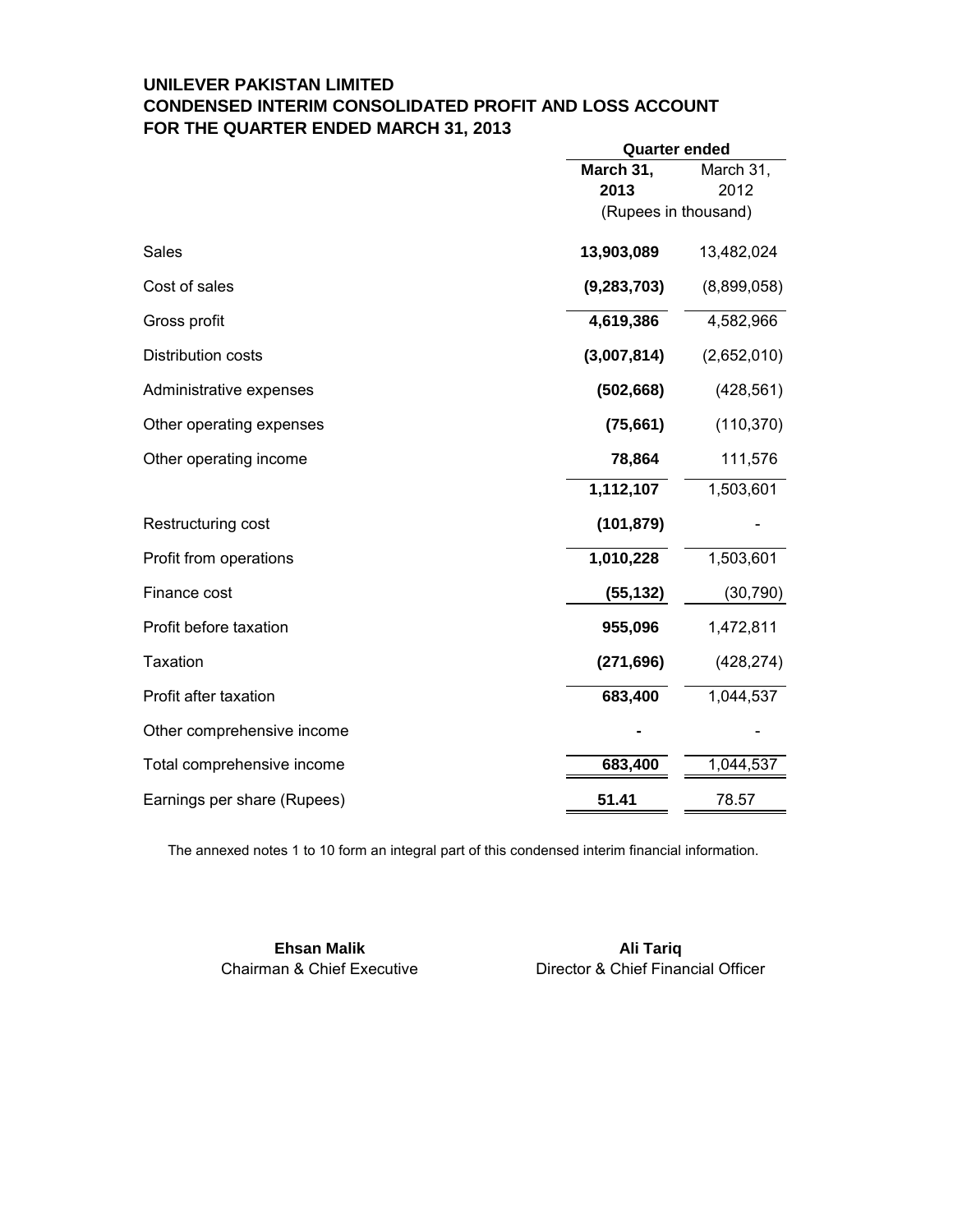# **UNILEVER PAKISTAN LIMITED CONDENSED INTERIM CONSOLIDATED CASH FLOW STATEMENT FOR THE QUARTER ENDED MARCH 31, 2013**

|                                                                                                         | <b>Note</b> | 2013<br>(Rupees in thousand) | 2012               |
|---------------------------------------------------------------------------------------------------------|-------------|------------------------------|--------------------|
| <b>CASH FLOWS FROM OPERATING ACTIVITIES</b>                                                             |             |                              |                    |
| Profit before taxation                                                                                  |             | 955,096                      | 1,472,811          |
| Adjustments for non-cash charges and other items                                                        |             |                              |                    |
| Depreciation                                                                                            |             | 184,800                      | 146,635            |
| Amortisation of computer software<br>Gain on disposal of property, plant and equipment                  |             | 62,097<br>(202)              | 67,241<br>(6, 851) |
| Mark-up on short term borrowings                                                                        |             | 12,662                       | 5,332              |
| Finance charge on finance leases                                                                        |             |                              | 269                |
| Provision for staff retirement benefits                                                                 |             | 86,440                       | 6,546              |
| Return on savings accounts and term deposits                                                            |             | (8,950)                      | (16, 741)          |
|                                                                                                         |             | 336,847                      | 202,431            |
|                                                                                                         |             | 1,291,943                    | 1,675,242          |
| EFFECT ON CASH FLOWS DUE TO WORKING CAPITAL CHANGES                                                     |             |                              |                    |
| (Increase) / Decrease in current assets                                                                 |             |                              |                    |
| Stores and spares<br>Stock in trade                                                                     |             | (42, 851)                    | (39, 504)          |
| Trade debts                                                                                             |             | (576,087)<br>(232, 974)      | 131,283<br>90,485  |
| Loans and advances                                                                                      |             | (3, 344)                     | 69,773             |
| Trade deposits and short term prepayments                                                               |             | 27,374                       | 86,976             |
| Other receivables                                                                                       |             | 19,569                       | 48,174             |
|                                                                                                         |             | (808, 313)                   | 387,187            |
| Increase in current liabilities                                                                         |             | 859,236                      | 690,743            |
| Trade and other payables<br>Provisions                                                                  |             | 56,653                       | (25, 173)          |
|                                                                                                         |             | 915,889                      | 665,570            |
|                                                                                                         |             | 107,576                      | 1,052,757          |
| Cash generated from operations                                                                          |             | 1,399,519                    | 2,727,999          |
| Mark-up paid on short term borrowings                                                                   |             | (7, 525)                     | (12,072)           |
| Income tax paid                                                                                         |             | (738, 750)                   | (264, 763)         |
| Retirement benefits obligations paid                                                                    |             | (64, 930)                    | (245, 641)         |
| Decrease / (Increase) in long term loans<br>(Increase) / Decrease in long term deposits and prepayments |             | 20                           | (4, 405)<br>16,379 |
|                                                                                                         |             | (252)                        |                    |
| Net cash from operating activities                                                                      |             | 588,082                      | 2,217,497          |
| <b>CASH USED IN INVESTING ACTIVITIES</b>                                                                |             |                              |                    |
| Purchase of property, plant and equipment                                                               |             | (314, 663)                   | (270, 652)         |
| Sale proceeds on disposal of property, plant and equipment                                              |             | 202                          | 7,255              |
| Purchase of investment held to maturity                                                                 |             |                              | (39, 423)          |
| Enchasment of nvestment held to maturity                                                                |             |                              | 39,753             |
| Return received on savings accounts and deposit accounts                                                |             | 5,596                        | 10,412             |
| Net cash used in investing activities                                                                   |             | (308, 865)                   | (252, 655)         |
| <b>CASH USED IN FINANCING ACTIVITIES</b>                                                                |             |                              |                    |
| Finance lease obligation paid                                                                           |             |                              | (5, 223)           |
| Net cash used in financing activities                                                                   |             |                              | (5,223)            |
| Net increase in cash and cash equivalents                                                               |             | 279,217                      | 1,959,619          |
| Cash and cash equivalents at the beginning of the year                                                  |             | 751,129                      | 669,552            |
| Cash and cash equivalents at the end of the period                                                      | 6           | 1,030,346                    | 2,629,171          |

The annexed notes 1 to 10 form an integral part of this condensed interim financial information.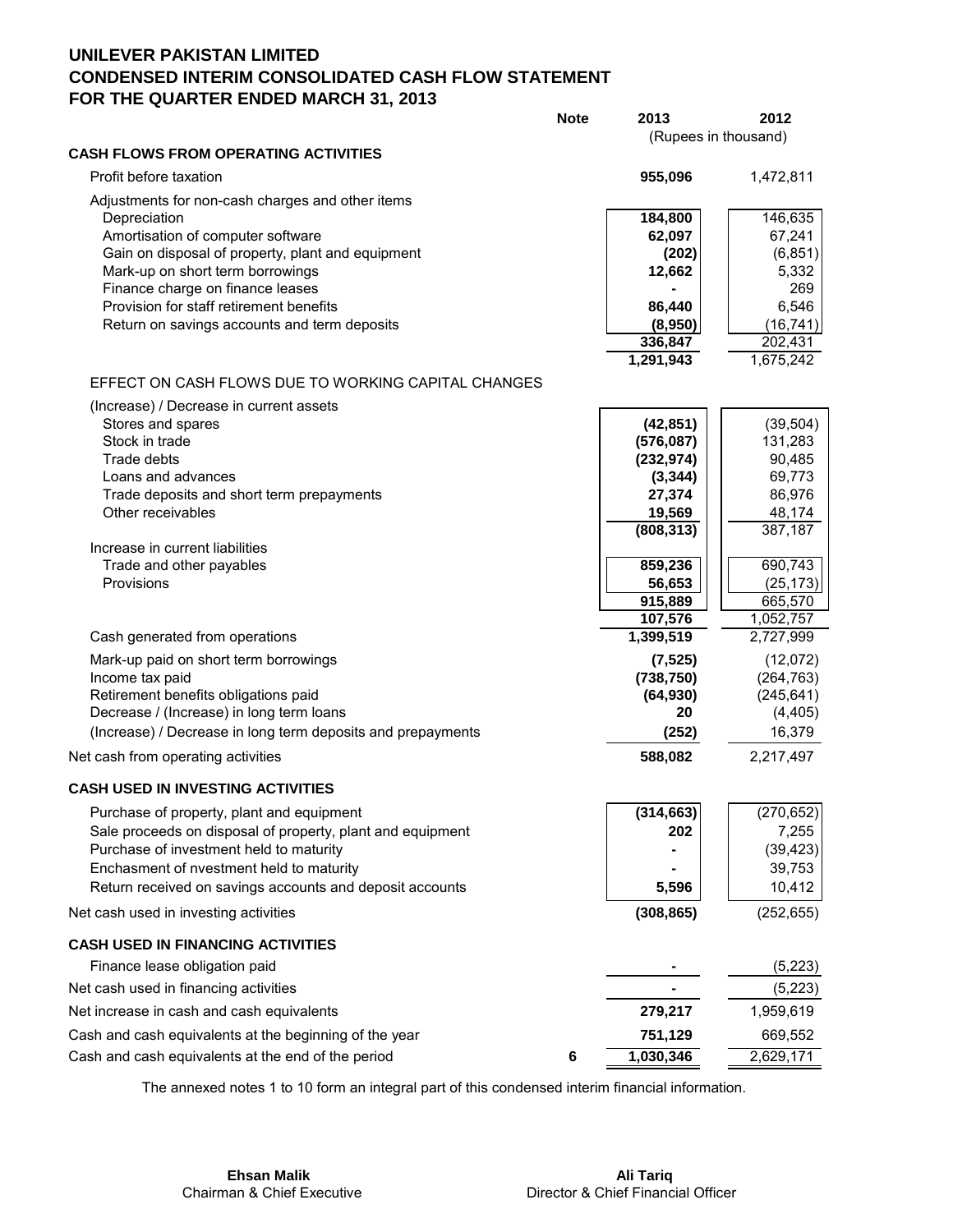#### **UNILEVER PAKISTAN LIMITED CONDENSED INTERIM CONSOLIDATED STATEMENT OF CHANGES IN EQUITY FOR THE QUARTER ENDED MARCH 31, 2013**

| <b>SHARE</b><br><b>CAPITAL</b> | <b>RESERVES</b>                                                     |             |                          |                  | <b>TOTAL</b>                                                                       |  |
|--------------------------------|---------------------------------------------------------------------|-------------|--------------------------|------------------|------------------------------------------------------------------------------------|--|
|                                | <b>CAPITAL</b>                                                      |             | <b>REVENUE</b>           | <b>SUB TOTAL</b> |                                                                                    |  |
|                                | Arising under<br>schemes of<br>arrangements<br>for<br>amalgamations | Contingency | Unappropriated<br>profit |                  |                                                                                    |  |
|                                |                                                                     |             |                          |                  |                                                                                    |  |
| 669,477                        | 70,929                                                              | 321,471     | 3,172,919                | 3.565.319        | 4,234,796                                                                          |  |
|                                |                                                                     |             | 1,044,537                | 1,044,537        | 1,044,537                                                                          |  |
|                                |                                                                     |             | 162                      | 162              | 162                                                                                |  |
|                                |                                                                     |             | (239)                    | (239)            | (239)                                                                              |  |
|                                |                                                                     |             | (2,685,362)              | (2,685,362)      | (2,685,362)                                                                        |  |
| 669,477                        | 70,929                                                              | 321,471     | 1,532,017                | 1,924,417        | 2,593,894                                                                          |  |
| 669,477                        | 70,929                                                              | 321,471     | 4,259,162                | 4,651,562        | 5,321,039                                                                          |  |
|                                |                                                                     |             | 683,400                  | 683,400          | 683,400                                                                            |  |
| 669,477                        | 70,929                                                              | 321,471     | 4,942,562                | 5,334,962        | 6,004,439                                                                          |  |
|                                |                                                                     |             |                          |                  | ------------------------------ (Rupees in thousand) ------------------------------ |  |

The annexed notes 1 to 10 form an integral part of this condensed interim financial information.

 Chairman & Chief Executive  **Ehsan Malik**

 Director & Chief Financial Officer  **Ali Tariq**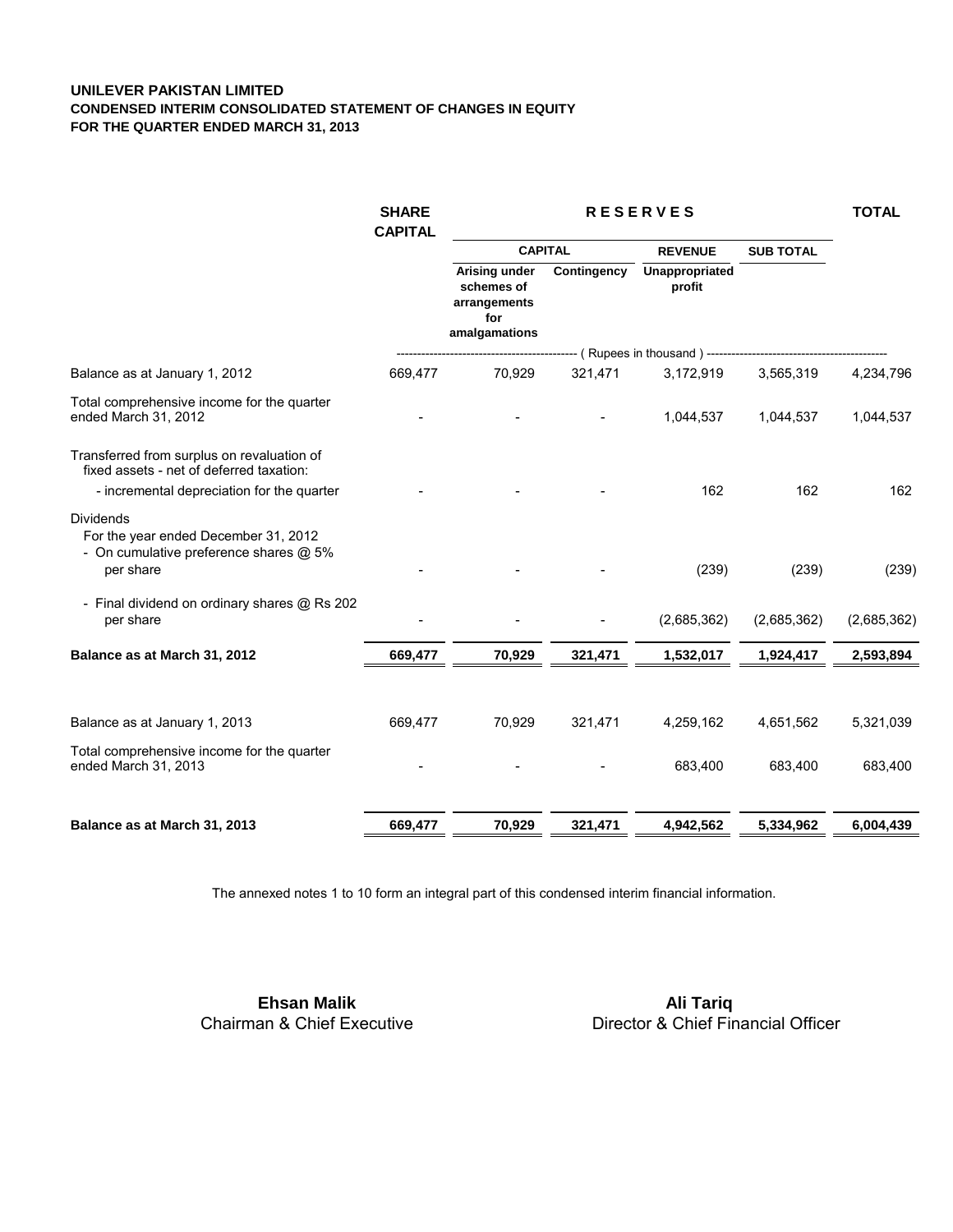# **NOTES TO THE CONDENSED INTERIM CONSOLIDATED FINANCIAL INFORMATION FOR THE QUARTER ENDED MARCH 31, 2013 (UNAUDITED) UNILEVER PAKISTAN LIMITED**

#### **1. BASIS OF PREPARATION**

 information of the subsidiary companies has been consolidated on a line by line basis. This condensed interim financial information includes the financial information of Unilever Pakistan Limited (the parent company), Lever Chemicals (Private) Limited, Lever Associates Pakistan Trust (Private) Limited and Sadiq (Private) Limited. The condensed interim financial

 1984 and the Listing Regulations of the Karachi, Lahore and Islamabad Stock Exchanges. This condensed interim financial information has been prepared in accordance with the requirements of International Accounting Standard No. 34, "Interim Financial Reporting" and is being submitted to the shareholders as required by Section 245 of the Companies Ordinance,

### **2. ACCOUNTING POLICIES**

The present accounting policies, adopted for the preparation of this condensed interim financial information are the same as those applied in the preparation of the preceeding annual financial statements of the Group for the year ended December 31, 2012, except as explained in Note 2.1.

#### **Change in accounting standards, interpretations and pronouncements 2.1**

IAS 19 (Amendment) – 'Employee Benefits' is applicable for the Group from January 1, 2013. It eliminates the corridor approach and recognizes all actuarial gains and losses in the other comprehensive income as they occur, immediately recognizes all past service costs and replaces interest cost and expected return on plan assets with a net interest amount that is calculated by applying the discount rate to the net defined benefit liability / asset. The change is not material and therefore is not reflected in this condensed interim financial information of the Group.

|    |                                                                            | <b>Unaudited</b><br>March 31, | Audited<br>December 31,      |
|----|----------------------------------------------------------------------------|-------------------------------|------------------------------|
| 3. | PROPERTY, PLANT AND EQUIPMENT                                              | 2013                          | 2012<br>(Rupees in thousand) |
|    | Operating assets - at net book value<br>Capital work in progress - at cost | 5,844,215                     | 6,029,015                    |
|    | Civil works                                                                | 31,562                        | 24,912                       |
|    | Plant and machinery                                                        | 1,479,865                     | 1,171,852                    |
|    |                                                                            | 1,511,427                     | 1,196,764                    |
|    |                                                                            | 7,355,642                     | 7,225,779                    |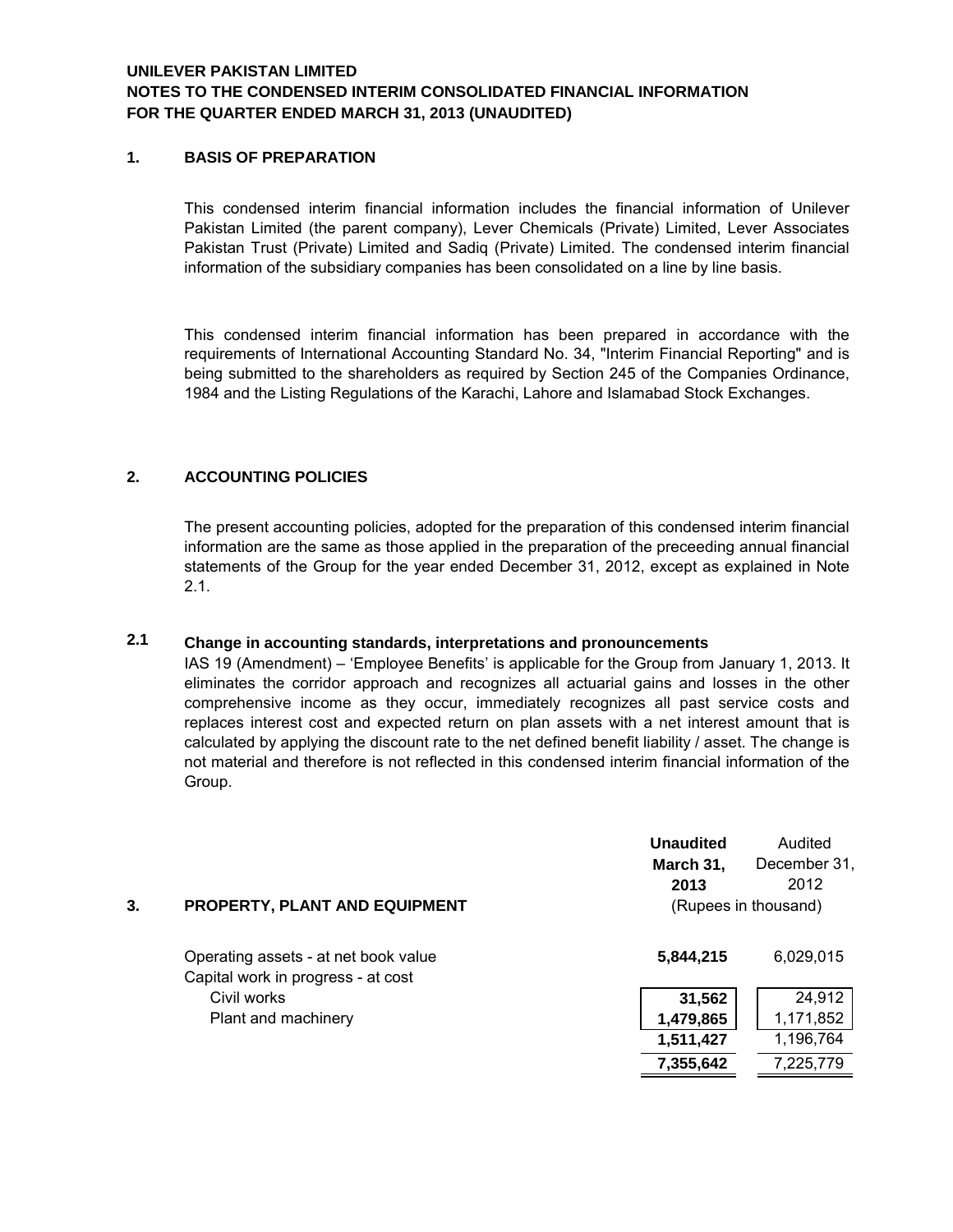|                                                | <b>Additions</b>       |           | <b>Disposals</b> |                     |  |
|------------------------------------------------|------------------------|-----------|------------------|---------------------|--|
|                                                |                        | (at cost) |                  | (at net book value) |  |
|                                                | March 31,              | Mar 31,   | March 31,        | Mar 31,             |  |
|                                                | 2013                   | 2012      | 2013             | 2012                |  |
|                                                | (Rupees in thousand) - |           |                  |                     |  |
| Owned                                          |                        |           |                  |                     |  |
| Leasehold land                                 |                        |           |                  |                     |  |
| Building on leasehold land                     |                        | 364       |                  |                     |  |
| Plant and machinery                            |                        | 506,997   |                  | 320                 |  |
| Electrical, mechanical and<br>office equipment | ۰                      | 95,997    |                  |                     |  |
| Furniture and fittings                         |                        |           |                  |                     |  |
| Assets held under finance leases               |                        |           |                  |                     |  |
| Motor vehicles                                 |                        |           |                  | 84                  |  |
|                                                |                        | 603,358   |                  | 404                 |  |
|                                                |                        |           |                  |                     |  |

**3.1** Details of additions and disposals to operating assets during the quarter ended March 31, 2013 are:

### **4. CONTINGENCY AND COMMITMENTS**

# **4.1 CONTINGENCY**

 2013. There has been no change in its status from December 31, 2012. The contingency amount reported in respect of Sindh Development Infrastructure Fee / Cess in the annual financial statements has remained constant to Rs. 321.47 million as at March 31,

#### **4.2 COMMITMENTS**

 397.45 million (December 31, 2012: Rs. 701.11 million). The commitments for capital expenditure outstanding as at March 31, 2013 amounted to Rs.

#### **5. SEGMENT ANALYSIS**

#### **5.1 SEGMENT RESULTS**

| <b>SEGMENT RESULTS</b> |                                  |                  |                          |                |            |
|------------------------|----------------------------------|------------------|--------------------------|----------------|------------|
|                        | Home and<br><b>Personal Care</b> | <b>Beverages</b> | <b>Ice Cream</b>         | <b>Spreads</b> | Total      |
|                        | ←                                |                  | (Rupees in thousand) --- |                |            |
| For the quarter ended  |                                  |                  |                          |                |            |
| March 31, 2013         |                                  |                  |                          |                |            |
| Turnover               | 7,838,368                        | 4,503,242        | 1,070,271                | 491,208        | 13,903,089 |
| Segment result         | 893,460                          | 377,908          | (228, 478)               | 66,014         | 1,108,904  |
| For the quarter ended  |                                  |                  |                          |                |            |
| March 31, 2012         |                                  |                  |                          |                |            |
| Turnover               | 7,591,997                        | 4,436,193        | 1,019,710                | 434,124        | 13,482,024 |
| Segment result         | 1,024,420                        | 536,015          | (180, 256)               | 122,216        | 1,502,395  |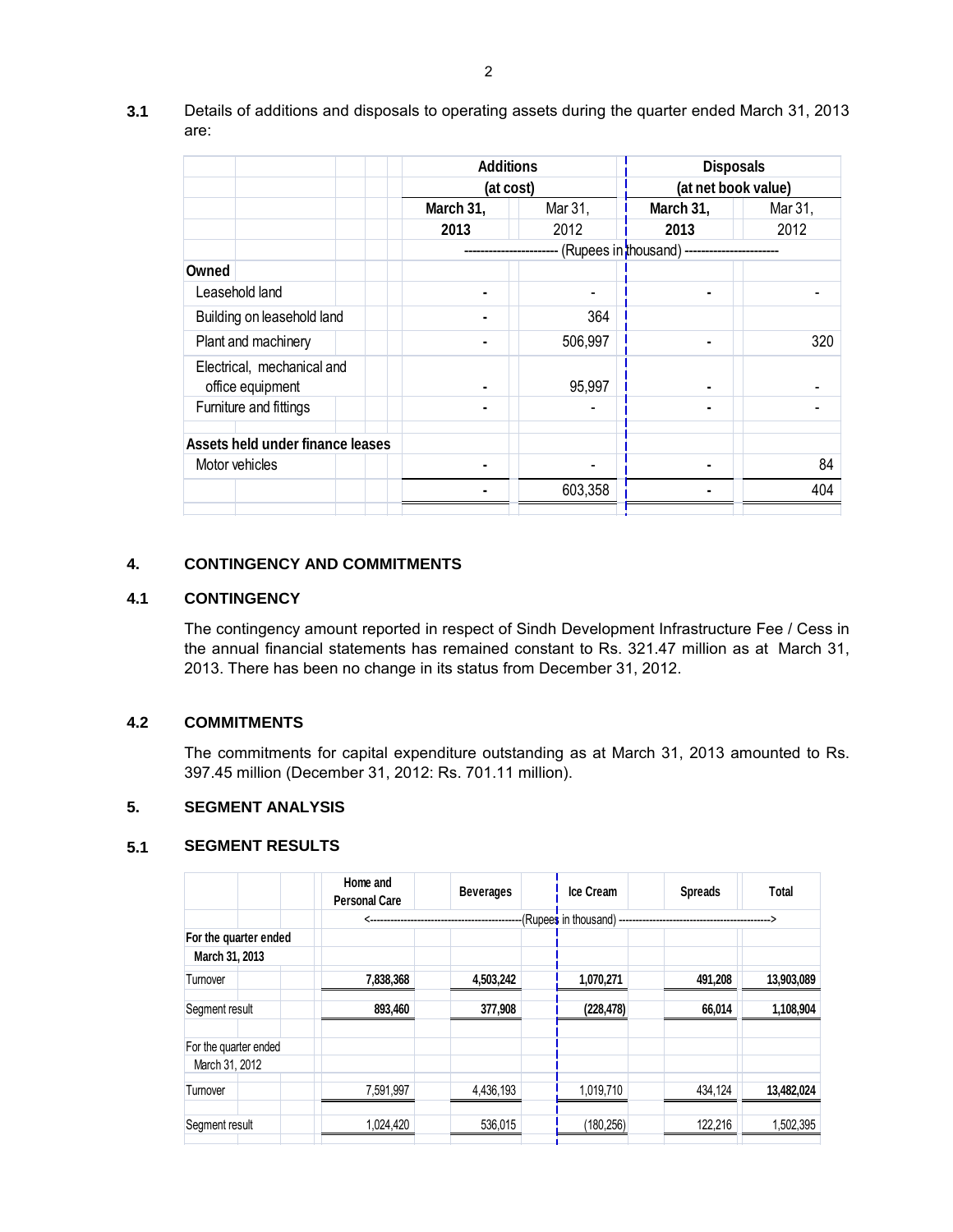Reconciliation of segment results with profit after tax is as follows:

|                                      |                       | <b>Quarter ended</b> |  |  |
|--------------------------------------|-----------------------|----------------------|--|--|
|                                      | March<br><b>March</b> |                      |  |  |
|                                      | 2013                  | 2012                 |  |  |
|                                      | (Rupees in thousand)  |                      |  |  |
| Total profit for reportable segments | 1,108,904             | 1,502,395            |  |  |
| Other operating expenses             | (75,661)              | (110, 370)           |  |  |
| Other operating income               | 78,864                | 111,576              |  |  |
| Restructuring costs                  | (101, 879)            |                      |  |  |
| Finance (cost) / income              | (55, 132)             | (30, 790)            |  |  |
| Taxation                             | (271, 696)            | (428, 274)           |  |  |
| Profit after tax                     | 683,400               | 1.044.537            |  |  |

# **5.2 SEGMENT ASSETS**

|                                 | Home and<br><b>Personal Care</b> | <b>Beverages</b> | <b>Ice Cream</b>     | Other   | Total      |
|---------------------------------|----------------------------------|------------------|----------------------|---------|------------|
|                                 |                                  |                  | (Rupees in thousand) |         |            |
| As at March 31, 2013            |                                  |                  |                      |         |            |
| Total segment assets            | 8,299,713                        | 2,905,151        | 4,416,779            | 270,657 | 15,892,300 |
| As at December 31, 2012         |                                  |                  |                      |         |            |
| Audited<br>Total segment assets | 7,934,868                        | 2,855,266        | 4,496,453            | 200,335 | 15,486,922 |

Segment assets consist primarily of property, plant and equipment, stores and spares, stock in trade and trade and other debts.

Reconciliation of segment assets with total assets in the balance sheet is as follows:

|    |                                  | <b>Unaudited</b><br>March 31,<br>2013 | Audited<br>December 31,<br>2012 |  |
|----|----------------------------------|---------------------------------------|---------------------------------|--|
|    |                                  |                                       | (Rupees in thousand)            |  |
|    | Total for reportable segments    | 15,892,300                            | 15,486,922                      |  |
|    | Unallocated assets               | 4,089,285                             | 2,955,804                       |  |
|    | Total as per balance sheet       | 19,981,585                            | 18,442,726                      |  |
|    |                                  | March 31,<br>2013                     | March 31,<br>2012               |  |
|    |                                  |                                       | (Rupees in thousand)            |  |
| 6. | <b>CASH AND CASH EQUIVALENTS</b> |                                       |                                 |  |
|    | Cash and bank balances           | 1,030,346                             | 2,648,844                       |  |
|    | Short term borrowing             |                                       | (19, 673)                       |  |
|    |                                  | 1,030,346                             | 2,629,171                       |  |